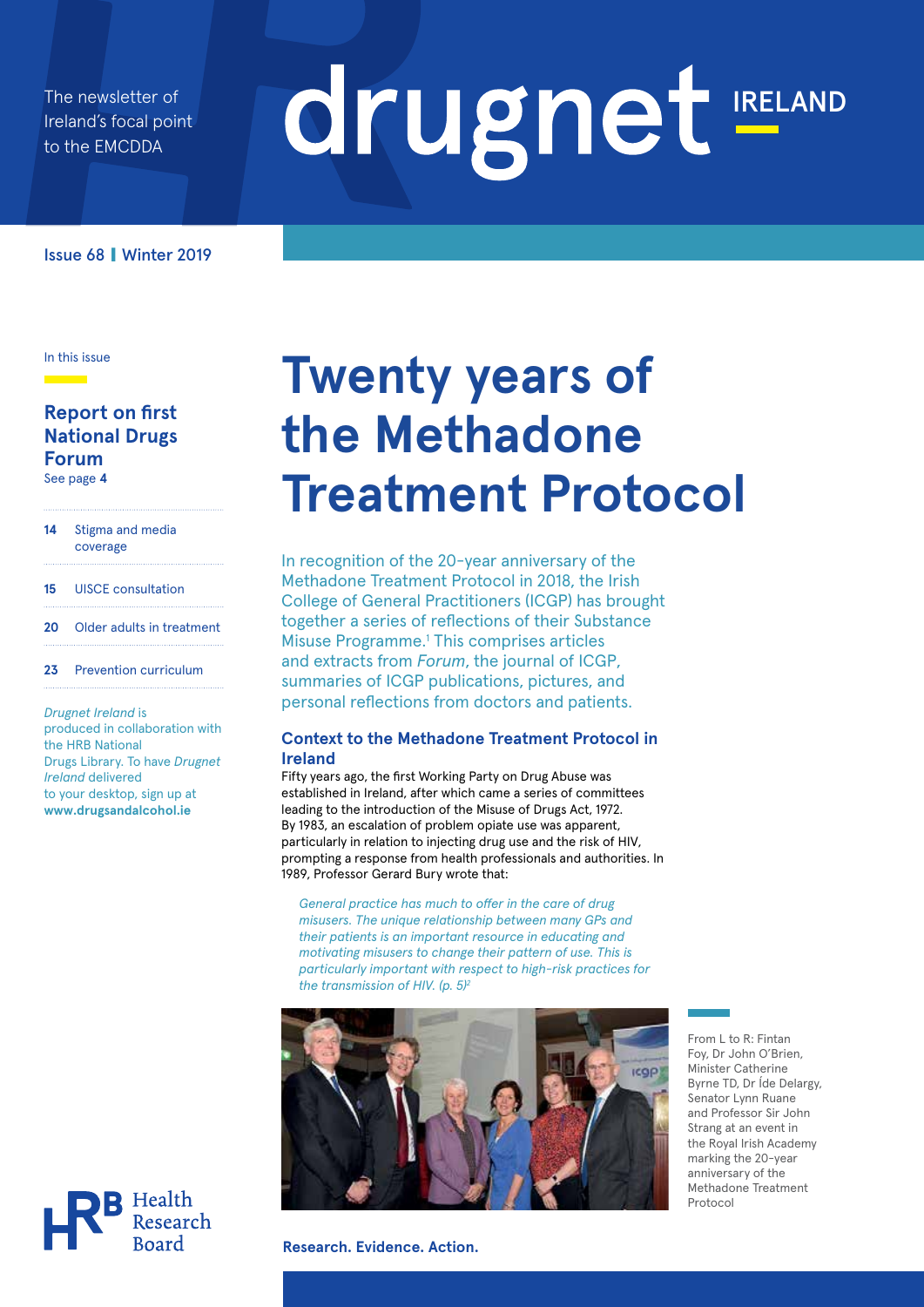# **Contents**

#### **COVER STORY**

| Twenty years of the Methadone Treatment Protocol                                   |    |  |  |  |  |  |
|------------------------------------------------------------------------------------|----|--|--|--|--|--|
| <b>POLICY AND LEGISLATION</b>                                                      |    |  |  |  |  |  |
| National Drugs Forum 2018: reports on workshops                                    | 4  |  |  |  |  |  |
| Not criminals - decriminalisation in Ireland                                       | 13 |  |  |  |  |  |
| Minority communities and the press                                                 | 14 |  |  |  |  |  |
| 'The voice of the street'                                                          | 15 |  |  |  |  |  |
| <b>PREVALENCE AND CURRENT SITUATION</b>                                            |    |  |  |  |  |  |
| Polydrug use in Ireland: 2014/15 survey results                                    | 17 |  |  |  |  |  |
| Cannabis use in Ireland: new findings from the fourth<br>general population survey | 18 |  |  |  |  |  |
| Pregabalin and gabapentin reclassified as                                          |    |  |  |  |  |  |
| controlled drugs in the UK                                                         | 20 |  |  |  |  |  |
| Rise in first-time treatment admissions for older                                  |    |  |  |  |  |  |
| adults who use opioids                                                             | 20 |  |  |  |  |  |
| <b>RESPONSES</b>                                                                   |    |  |  |  |  |  |
| The place of drug education in Ireland's                                           |    |  |  |  |  |  |
| response to drug use                                                               | 22 |  |  |  |  |  |
| Reitox Academy on Universal Prevention                                             |    |  |  |  |  |  |
| Curriculum (UPC-Adapt)                                                             | 23 |  |  |  |  |  |
| Chrysalis launch their latest strategic plan<br>on 20th anniversary of service     | 24 |  |  |  |  |  |
|                                                                                    |    |  |  |  |  |  |
| <b>UPDATES</b>                                                                     |    |  |  |  |  |  |
| Recent publications                                                                | 25 |  |  |  |  |  |

The policy, research and other documents covered in this issue of *Drugnet Ireland* have all been retrieved by the HRB National Drugs Library and may be accessed on its website **www.drugsandalcohol.ie**

# **In brief**

*The Report of the rapid expert review of the National Drugs Strategy 2009−2016* noted that one of the key features of that strategy was the strong role of community organisations in both strategy development and delivery. This role is maintained in the current strategy, and community and voluntary services are partners with the statutory section in delivering the interventions that drive the strategy.

The rapid expert review also observed that coordination between local, regional and national levels became less effective over time. While the review team frequently observed good practice at the local level, blurred communication impeded the task of making this good practice systemic and also made roles and responsibilities less clear. There are several practical reasons for supporting the role of community-based organisations (CBO), defined in the literature as not-for-profit civil society organisations with particular governance structures and whose strategic objectives are developed in consultation with community stakeholders. CBOs providing, or coordinating, services to socially excluded groups play an important role in the delivery of health programmes. United Nations/World Health Organization documents and strategies frequently emphasise the role of CBOs in health activities and the need to strengthen intersectoral collaboration and increase participation in decision-making around health strategies.

The recent National Drugs Forum provided an opportunity for CBOs and other organisations to highlight the work that they are doing and to share knowledge with others. While these kinds of learning opportunities are important, ensuring that evidence is used effectively and that interventions are monitored will need a structured approach with a sound theoretical basis. Supporting the CBO's use of evidence is an effective way to link research to action in health programmes. One approach to this work is to develop a strategy of community-based knowledge transfer and exchange (KTE). KTE is used as a broad umbrella term for activities which facilitate the use of research evidence in service planning and delivery. Research on this topic identifies four main barriers to the use of research in CBO work: several other factors are involved in decision-making; research evidence is not valued; a lack of available relevant evidence; and the difficulty in using research evidence. Approaches to overcoming these barriers include fostering a culture favourable to the use of evidence; providing evidence that is directly relevant to the work of these organisations; and providing support to them to evaluate the impact of strategies designed to link research to action. Reports on each of the workshops held during the National Drugs Forum are presented in this issue. These reports are a useful reminder of the quality and impact of the work that is being done and also of the particular challenges faced by nonstatutory organisations in delivering services.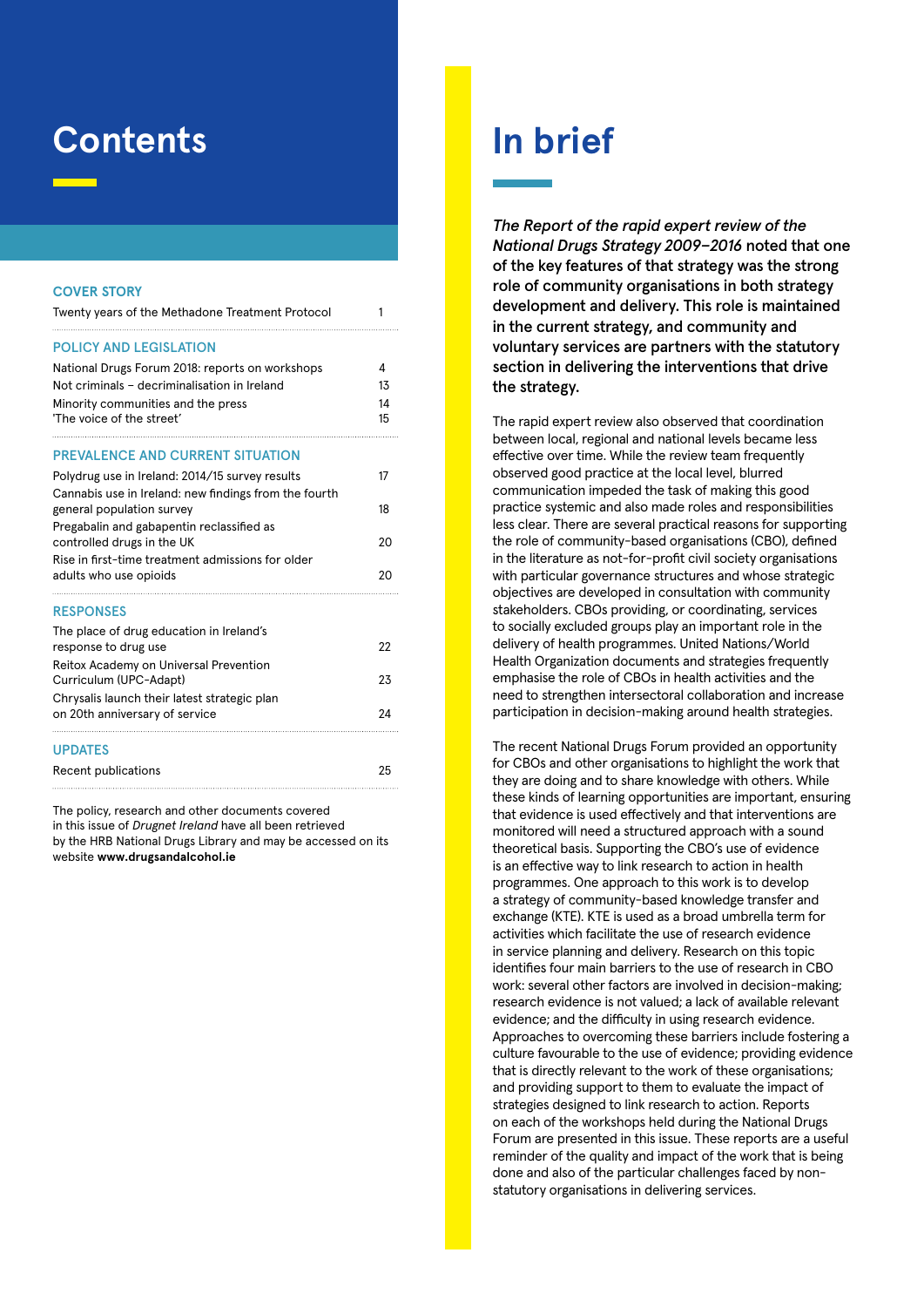### Twenty years of the Methadone Treatment Protocol continued

By 1991, the role of general practitioners (GPs) in providing methadone treatment was cemented in the Government strategy to prevent drug misuse, which highlighted the role of GPs in the community for caring for problem drug users. $3$ 

#### **ICGP substance misuse programme: the first two decades**

When the Methadone Treatment Protocol was introduced in 1998, it brought about a change in practice; for example, methadone replaced Physeptone as the choice of opiate substitute. There was a significant amount of cooperation and work needed between all partners to get the programme started, which was initially limited to the Greater Dublin Area. Since then, the number of clients receiving methadone both in clinics and with GPs has expanded greatly.

Dr John Latham, writing for *Forum* in March 2018, said of the methadone protocol:

*Twenty years on, the Opioid Protocol remains a remarkable system of life-saving, health-enhancing, public health positive care in the community. The protocol has ensured that this care is now available to about 10,000 patients nationwide. Practice has changed with regard to frequency and observation of urine sampling and I hope in future there will be more emphasis on encouragement and safe care for those wishing to detox and become drug-free. (p. 15)*

The 'Education and innovations through the years' section showcases the education and training developments over the past 20 years in the ICGP related to substance misuse. 'Reflections on 20 years of the Methadone Treatment Protocol in Ireland' is a collection from professionals and clients on the overall success of the programme, two of which are reproduced below:

*It's been extraordinarily helpful. I don't want to be on it forever but certainly as I become more and more stable and I am able to benefit from the support structures I have as a result of that stability.* 

*Anonymous client (p. 28)*

*The implementation of the Methadone Treatment Protocol in 1998 represented the most radical abandonment of such negative ideas about the* 



*possibility of normalizing addiction treatment, … building in a variety of safeguards for doctors, their patients and the community at large in a clever piece of legislative action in an unusually complex policy arena. Credit for the Methadone Protocol, it seems to me, should be shared amongst several stakeholder groups: from the early-1990s onwards, Dublin GPs who had worked responsibly (and without much thanks) with drug users were joined by a new cohort of GPs who had experience of this kind in the UK; the voluntary harm reduction agencies (chiefly the Ana Liffey Project and Merchants Quay Ireland) played a helpful role; and, as already indicated, some Department of Health officials were crucial to this process.* 

*Dr Shane Butler, Emeritus Fellow, Trinity College Dublin (p. 30)*

#### **Proven successful model of managing chronic disease – where to from here?**

The editors of the publication point to the key role that GPs will continue to have in identifying and caring for patients with addiction problems, highlighting the ongoing problems of alcohol, benzodiazepine and over-the-counter codeine misuse in addition to opiate problems. In primary care, there is the opportunity to normalise addiction treatment and reduce the stigma of opiate substitution treatment, particularly as a long-term treatment. Although much has been achieved over the past two decades, there remain significant challenges; for example, waiting times in parts of the country, lack of choice of opiate substitution medication for patients, and poor patient experiences in relation to service provision. The editors recommend the full implementation of the recommendations of the external review of the protocol, conducted by Professor Michael Farrell and Professor Joe Barry in 2010.4

#### **Suzi Lyons**

- 1 Delargy I, Doran G and Patton P (eds) (2018) *20 years of the Methadone Treatment Protocol in Ireland.* Dublin: Irish College of General Practitioners. https://www.drugsandalcohol.ie/29872/
- 2 Bury G (1989) Drug problems in Dublin. *The Practitioner*, 233: 1486–89. https://www.drugsandalcohol.ie/6704/
- 3 National Co-ordinating Committee on Drug Abuse (1991) *Government strategy to prevent drug misuse*. Dublin: Department of Health. https://www.drugsandalcohol.ie/5108/
- 4 Farrell Ml and Barry J (2010) *The introduction of the opioid treatment protocol.* Dublin: Health Service Executive. https://www.drugsandalcohol.ie/14458/

Professor Sir John Strang (left) and Dr Eamon Keenan at the Methadone Treatment Protocol event in the Royal Irish Academy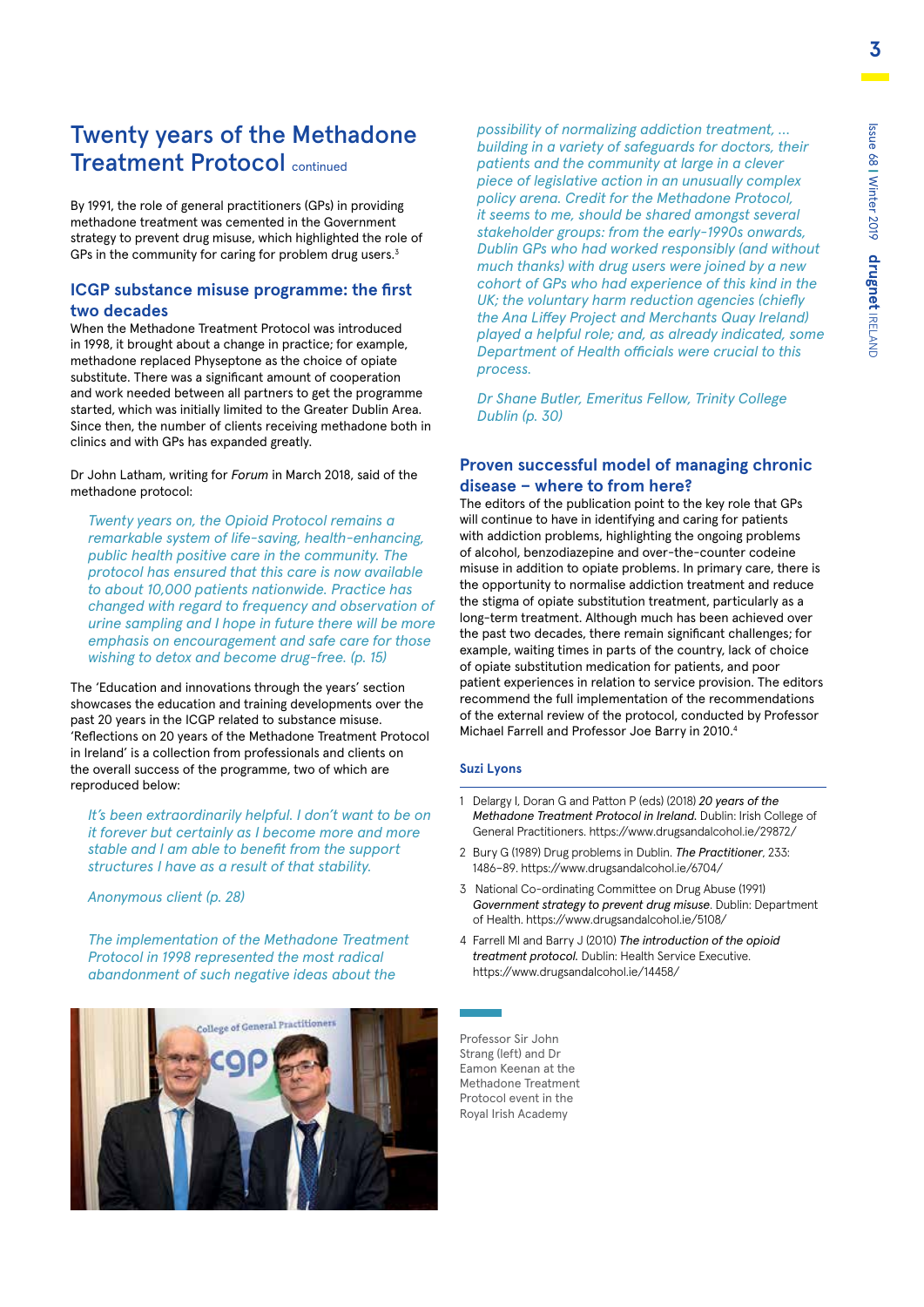#### POLICY AND LEGISLATION

# **National Drugs Forum 2018: reports on workshops**

One of the aims of the first National Drugs Forum was to provide an opportunity for community-based services to inform colleagues about their work, to exchange knowledge around what works, and to identify information gaps. The workshops were a recognition the dynamism and commitment of these services.

They were designed to enable shared learning and encourage discussion among practitioners, activists and administrators who face similar challenges. The forum appointed a rapporteur to each workshop and a brief report on each workshop was presented at the final plenary session. The rapporteurs' final reports are presented below.

Each report presents an overview of each presentation, including some key issues raised in the discussion after each presentation.

More details on the content of the presentations are available through the slide packs available at: https://www.drugsandalcohol.ie/php/ndfabstracts.php

#### **WORKSHOP 1: Supporting prevention work in the community**

#### **Planet Youth**

**Michéal Durcan, Western Region Drug and Alcohol Task Force (WRDATF)**

Planet Youth is an evidence-based approach to preventing children and adolescents from initiating drug use. The model originated in Iceland and has been rolled out in communities in 18 countries to date. A dramatic decrease in substance use among Icelandic adolescents since 1997 has been attributed to this model. In the 1990s, a group of Icelandic social scientists, policymakers and practitioners began collaborating in an effort to address the increasing levels of drug and alcohol use among Icelandic young people. The prevention model that emerged involves the regular collection of data from young people through a school-based questionnaire on background factors, substance use, social circumstances, and potential risk and protective factors associated with substance use. The findings are used by local stakeholders to plan and deliver a set of prevention responses. There was a broad range of prevention interventions introduced in Iceland, which involved significant public expenditure, for example, structured highquality recreational activities for young people and support for families to spend more time together. The impact of the interventions is then measured through regular data collection, interventions amended in response to the findings, and any new issues identified. The outcomes found in Iceland have gone beyond drug and alcohol use and include: lower suicide rates; lower obesity rates; less alcohol use at university age; improved general mental health and wellbeing; improved youth facilities and services; less early school leaving; and, less crime and imprisonment.



From L to R: Dr Brigitte Manteuffel of the Georgia Health Policy Center; Minister Catherine Byrne TD; Dr Darrin Morrisey, chief executive of the Health Research Board; and Dr Karen Minyard, director of the Georgia Health Policy Center, at the National Drugs Forum

**4**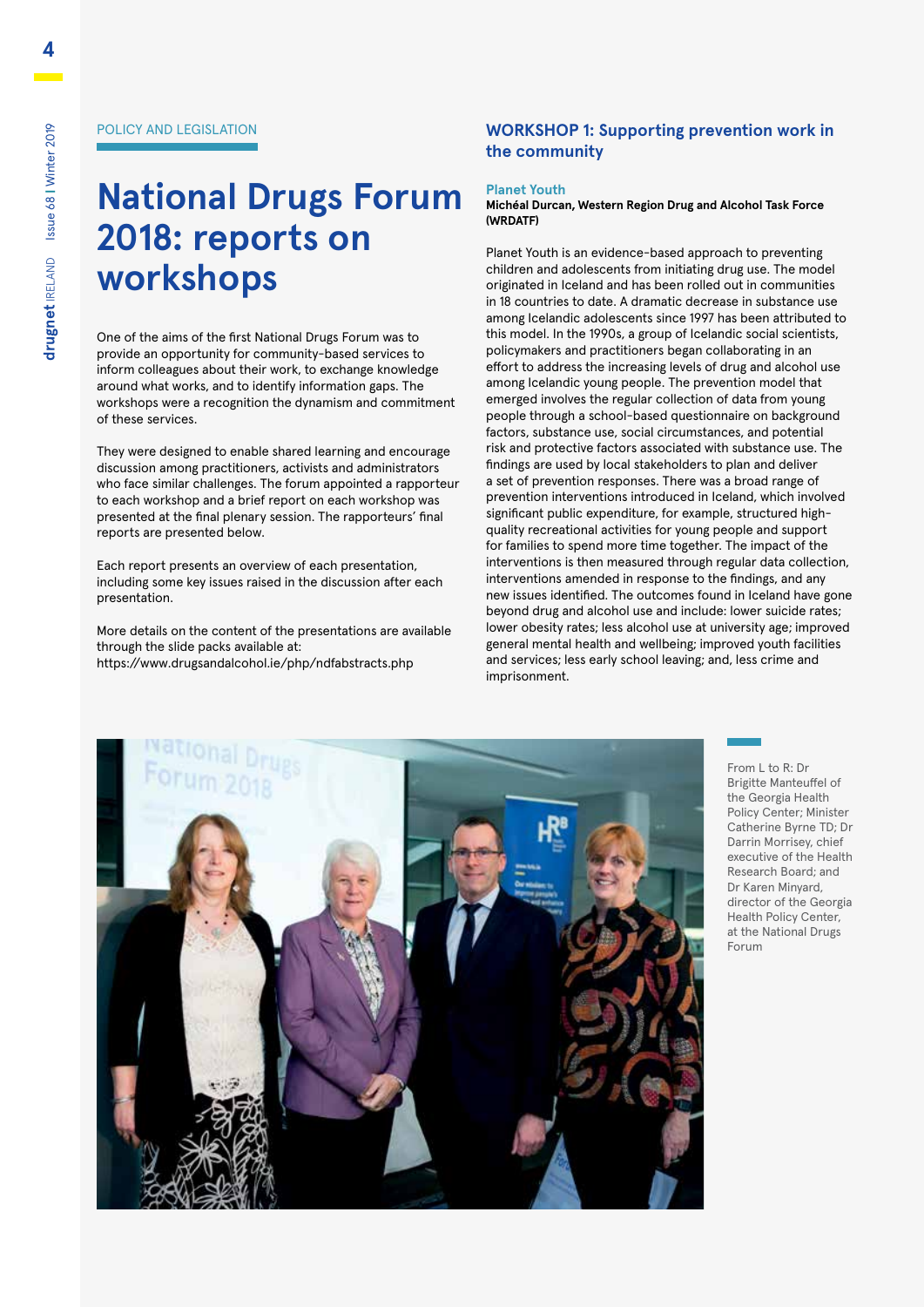Professor Harry Sumnall of Liverpool John Moores University speaking at the National

Drugs Forum

### **National Drugs Forum continued**



In association with local partners, WRDATF has committed to supporting the introduction of Planet Youth in parts of the region: the task force has committed to taking the lead on managing the survey and its analysis. Because of the resources required, in collaboration with WRDATF, other agencies (e.g. Tusla and the Health Service Executive) will have to take responsibility for developing the interventions. Data have been collected using the standardised Planet Youth tool with students in transition year in secondary schools across Galway, Mayo and Roscommon. Data collection was successful with 4,600 forms returned from across 83 schools. These are currently being analysed by the team in Iceland and the findings of this baseline survey will be reported on at the end of February 2019.

#### **Key points made in the discussion:**

- **•** There is a need to ensure that interventions from the Planet Youth model are adapted so that they are culturally appropriate. For example, the curfews imposed in Iceland would not be appropriate in the Irish context.
- **•** The funding structure in Iceland allows for taxes collected locally to be spent locally. An innovative and clever approach to resourcing the project in the western region will be required.
- **•** There are good relationships with sporting clubs and facilities in the western region that could be supported to develop innovative interventions.
- **•** Innovative approaches will be needed to engage with parents. Parents who attend regularly can help build capacity within the community.
- **•** There needs to be a long-term commitment to this programme: change will take at least a couple of years to bring about.
- **•** The programme would benefit from establishing a formal mechanism through which young people could contribute to the development of initiatives and the programme as a whole.

#### **Drug-Related Intimidation Reporting Programme: interagency working and supporting families**

#### **Aoife Frances, National Family Support Network, and Brian Woods, Garda National Drugs and Organised Crime Bureau**

The National Family Support Network (NFSN) is a self-help organisation supporting the development of family support groups and networks throughout Ireland. Through its work it raises awareness of the difficulties faced by families in coping with substance misuse, while recognising the important role that families play in supporting the recovery of the person using drugs. NFSN identified the need for a programme to support those experiencing drug-related intimidation and debt. Approximately one-third of the calls for support they were receiving related to these issues.

Most calls come from mothers of people who use drugs and who were in debt. In response to this, NFSN worked with the Garda National Drugs Unit (now part of the Garda National Drugs and Organised Crime Bureau) to establish the Drug-Related Intimidation Reporting Programme (DRIRP) in 2013.

The purpose of the programme is to respond to the needs of drug users and family members who are experiencing drug-related intimidation. It is a challenging programme and the speakers noted that drug-related intimidation is not an issue that receives much discussion in other European countries. Therefore, there is a lack of knowledge and evidence about how best to set up and run such a programme. Both organisations are undertaking a review of the programme.

#### **Key points presented in the workshop:**

- **•** Good positive collaboration between the delivery partners is essential for the success of the programme.
- **•** Family members are hesitant about approaching the Gardaí in the traditional way for a number of reasons, including fear of reprisal from dealers and that their family member would be arrested given that possession is criminalised.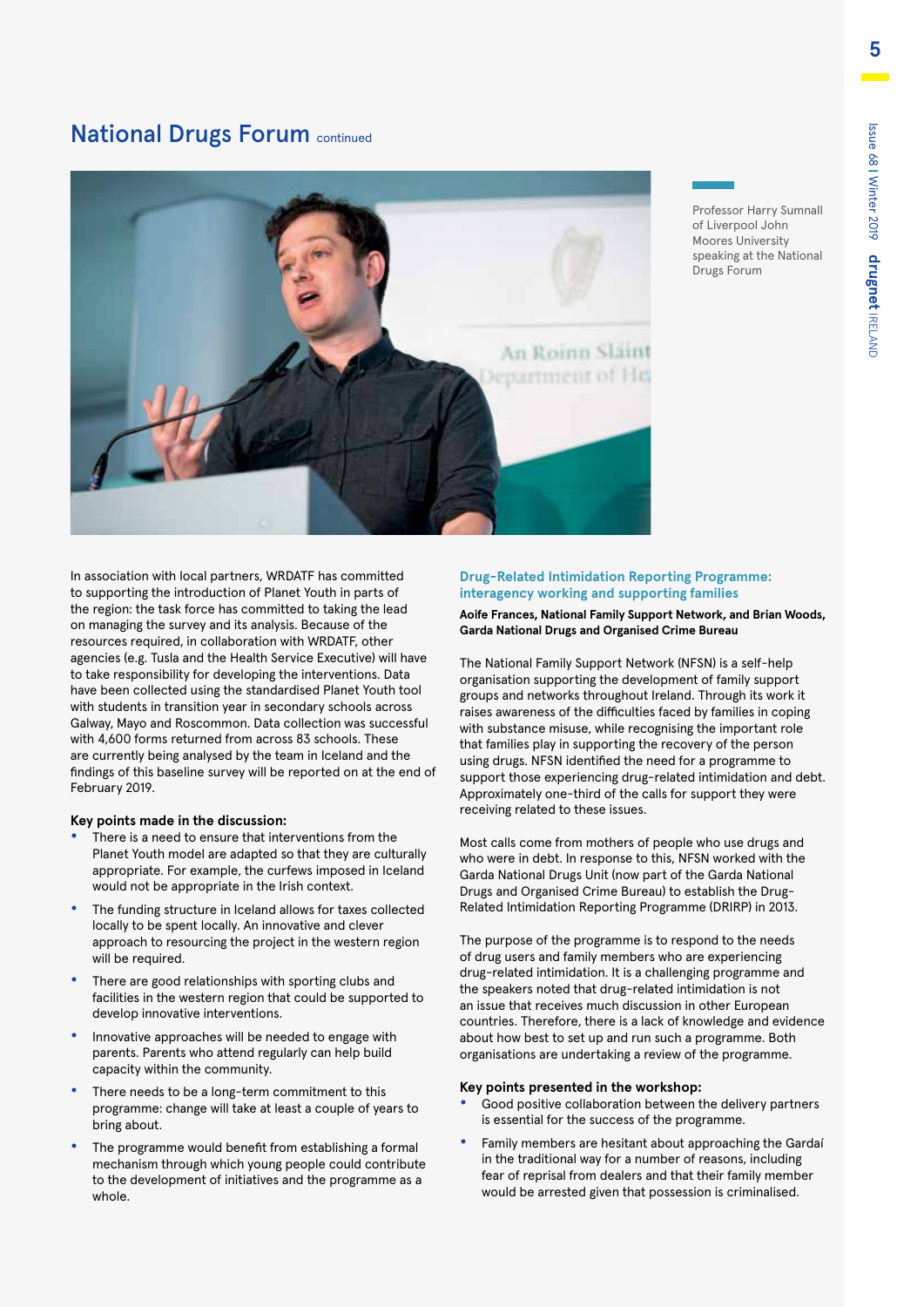### **National Drugs Forum continued**

- **•** Gardaí are trained through the programme to support the families. An important feature is that people can meet with the nominated Garda Inspector but there is no obligation on the family to make a formal complaint. They can just get support and advice.
- **•** Staff and client safety are of major concern.
- **•** The consistency in language that has come from the programme to name 'intimidation' is helpful – this has been seen as positive for families and communities.
- **•** Dealing with drug-related intimidation is a priority in the current policing plan. To back this up, there are new strands of training on drug-related issues under development for Gardaí.
- **•** The NFSN is planning to deliver a train-the-trainer programme for organisations around the country so that they can work with their local Gardaí on the topic. Additional resources are needed.

#### **Key points made in the discussion:**

- **•** While there is a need nationally for services that support those experiencing intimidation, projects do not want to be identified as an 'intimidation project' as such. It presents too many risks for staff and clients/participants.
- **•** Ongoing cuts in funding for community projects put communities at increased risk.
- **•** Initiatives such as DRIRP need careful evaluation; there is a need to look at how they coordinate with communities in particular.
- **•** Resources need to be made available to provide the services and make the necessary changes in response to the findings of any evaluation/research.
- **•** The requirement of any community programme, such as the Social Inclusion and Community Activation Programme (SICAP), to ask for participants' names and supporting information was described as a 'disaster'. It prevents people who are experiencing intimidation from accessing services.

#### **The Let's Learn About Drugs and Alcohol Together (LLADAT) programme**

#### **Sancha Power, Health Service Executive**

Let's Learn About Drugs and Alcohol Together (LLADAT) is an alcohol awareness and drug education programme aimed at second-year senior cycle students and their parents in the Mid-West. It is designed to support the existing work being carried out in schools through Social, Personal and Health Education (SPHE) and the new Wellbeing programme. It sets out to engage parents in shared dialogue around substance use through two workshop sessions that are held during out-ofschool hours. The first workshop is just for parents; the second for parents and pupils. The presenter noted that it is 'hard to evidence education and prevention initiatives'; therefore, to illustrate the success of the programme she reported on, for example, positive relationships with participants and the ongoing interest of schools in the programme. Among the strengths of the programme identified were that it takes a multimodal approach, it encompasses the family, and supports what is already being delivered in schools.

#### **Key points made in the discussion:**

- **•** The programme is not available to be delivered elsewhere at the moment.
- **•** There were some concerns about the programme covering solvent use – that this may encourage its use in a context where they were no longer widely used. However, the presenter noted that their use was evident in the area of delivery.

#### **Design and implementation of a pilot programme to reduce student drinking: Responding to Excessive Alcohol Consumption in Third-level (REACT) Susan Calnan, University College Cork**

High levels of alcohol use have been found among third-level students in Ireland. In 2014, the Health Service Executive (HSE) commissioned a research team to develop a public health intervention to address alcohol use among third-level students. Responding to Excessive Alcohol Consumption in Thirdlevel (REACT) was developed in collaboration with the Health Matters team at University College Cork, the Irish Student Health Association, and the Union of Students in Ireland (USI). Its development followed a three-step process: systematic review, knowledge exchange forum, and expert consultation. The programme is an environmental rather than an educational initiative; as such it takes a settings approach rather than focusing on the individual. Therefore, it is focused on bringing about change in the culture, processes and policies of the university in relation to alcohol use. For example, the presenter mentioned interventions such as offering alcohol-free student accommodation and social spaces. REACT is currently being implemented in 15 higher education institutions across Ireland.

While the programme's evaluation has not yet been completed, the presentation covered a range of preliminary findings from the process element of the evaluation and the work with students.

#### **Key points presented in the workshop:**

- **•** The majority of students who were engaging in hazardous drinking defined their own drinking as low risk – indicating low levels of awareness of own drinking among students.
- **•** In terms of concerns about their own drinking, 'spending too much money on alcohol' emerged as the biggest concern for students and 'negative impact on physical health' as the second biggest.
- **•** A 'considerable proportion' of the students saw the control of alcohol consumption as their personal responsibility rather than that of the third-level institution they are attending.

#### **Key points made in the discussion:**

- **•** The need to have someone championing a programme such as REACT was highlighted; programmes need someone to take ownership for it to move forward.
- **•** A settings approach to prevention such as that demonstrated by REACT was welcomed. It was suggested elsewhere that communities have a key role in delivering on prevention in their areas.
- **•** It was suggested that it was not a matter of personal responsibility versus institutional responsibility when addressing hazardous drinking, rather it should be a combination of both.

**6**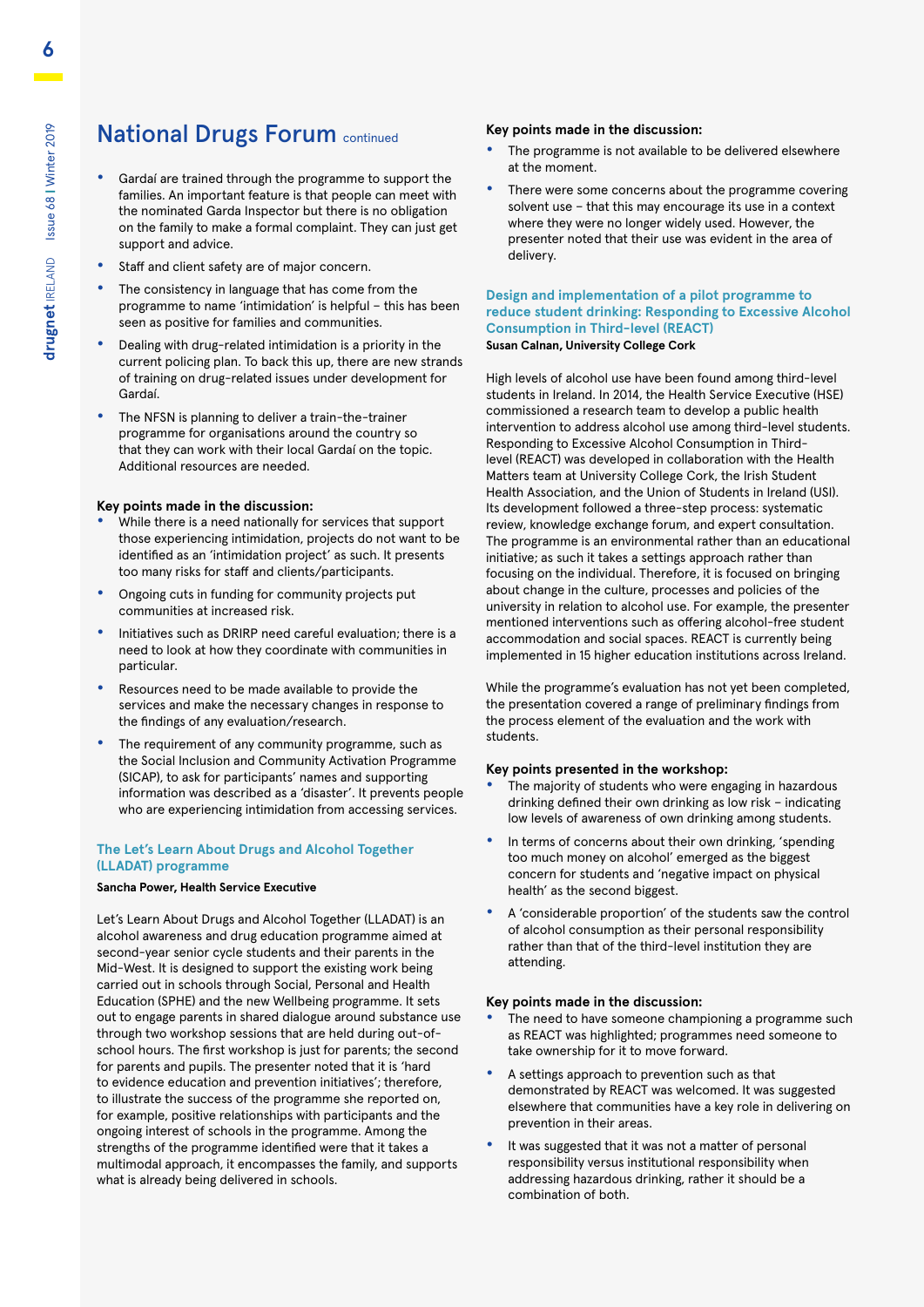#### **WORKSHOP 2: Dual diagnosis: using partnership and peer support as resources in treatment**

#### **Dual Diagnosis: a community-led response Jennifer Clancy, Clondalkin Drug and Alcohol Task Force**

The Drug and Alcohol Task Force Treatment and Rehabilitation subgroup had become aware of a higher number of more complex dual diagnosis cases, with little or no interagency casework. Initial meetings with the Community Mental Health Team took place in August 2014.

A social worker and clinical nurse manager joined the subgroup, and as part of the implementation of the National Drug Rehabilitation Framework, training on substance misuse issues and responses was delivered to mental health staff, and training on mental health issues and responses was delivered to substance misuse staff. This led to the establishment of an interagency Dual Diagnosis working group.

The working group gathered baseline data; identified barriers to developing care pathways; training needs; gaps in services; and formalised relationships between services. Documents to formalise shared care were developed and a case management approach agreed.

The outcomes of this approach were that there was a reduction in the duplication of services; integrated care pathways were developed; better understanding of different services' roles; reduction in hospital stays; utilisation of standardised assessment tools; and the provision of Wellness Recovery Action Plan (WRAP) as part of general substance misuse service provision.

#### **The establishment of a 'seeking safety' group in the National Drug Treatment Centre for supporting patients' substance dependence and a history of trauma Siobhan Rooney and Ruth Anne Buckley, Health Service Executive**

'Seeking safety' is a manualised, evidenced-based treatment for post-traumatic stress disorder/trauma and substance misuse, utilising cognitive behavioural therapy and psychoeducational approaches that are problem–solution oriented and can be applied in groups or in one-to-one sessions. The process commenced with staff training in the approach, with an advertisement for the planned group placed on the notice board in the National Drug Treatment Centre.

Sessions commenced by checking in with each participant, and continued with a quotation and handout from the manual. The objective is to engage with the client emotionally, provide a point of inspiration, and to relate the handout subject matter to the clients' lives, with rehearsals of coping skills, role play, and discussions. Participants' feedback was positive, with improvements in self-esteem, confidence, assertiveness, and with the course described by participants as practical and straightforward.

Elements considered important were peer support, the social aspect, lack of exclusion criteria, the ability to miss sessions and rejoin without requiring a catch-up, and peer learning.



Miriam Coffey of the North Inner City Drugs and Alcohol Task Force, who attended the National Drugs Forum in November 2018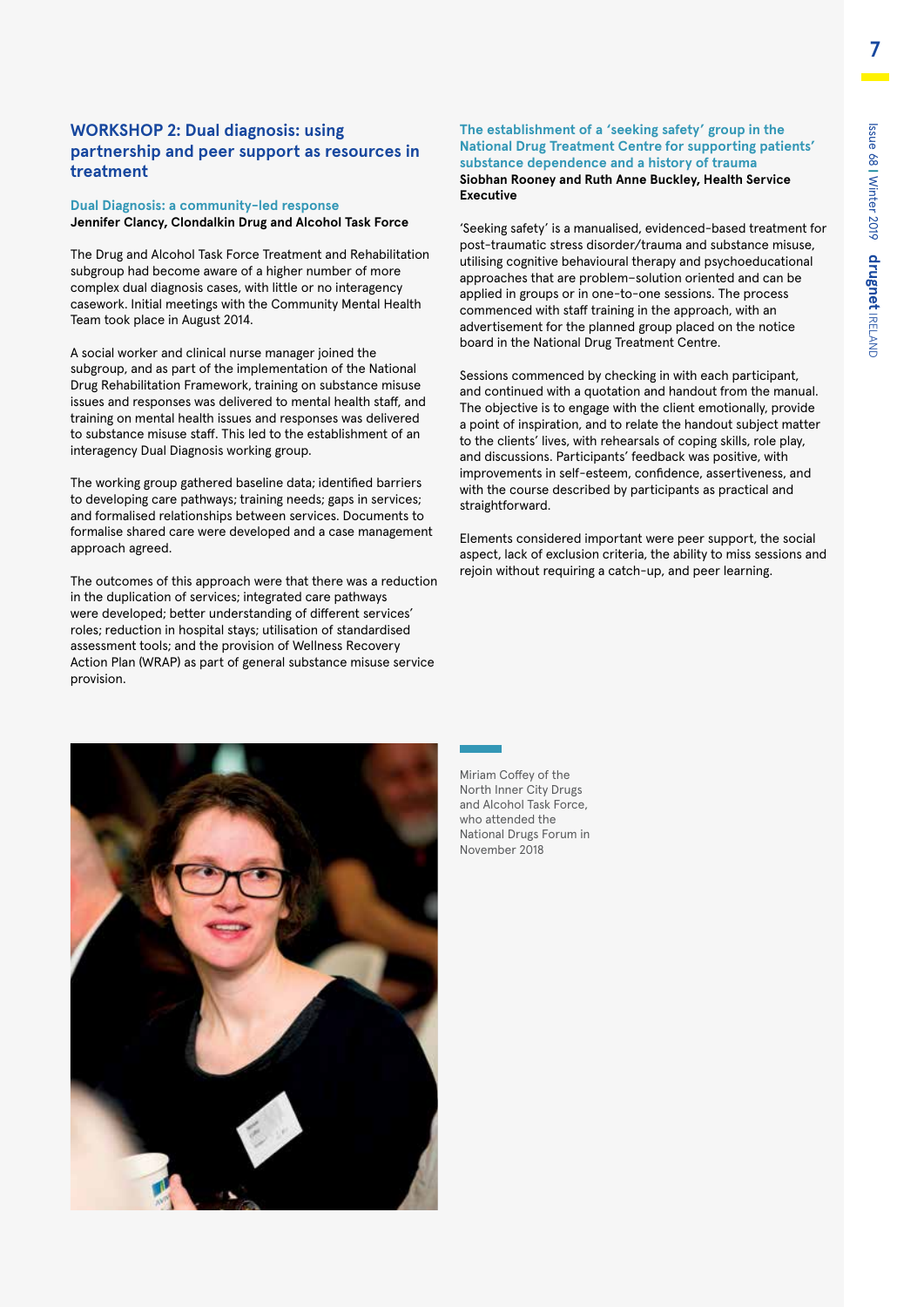### **National Drugs Forum continued**



Minister of State with responsibility for Health Promotion and the National Drugs Strategy, Catherine Byrne TD, giving the closing address at the National Drugs Forum

#### **Addressing dual diagnosis within a residential treatment programme serving women with complex needs Anita Harris, Coolmine Therapeutic Community**

The women's residential service in Coolmine had identified a need for dual diagnosis supports, given that dual diagnosis was associated with higher dropout rates, lower psychological health, and high rates of prescribed medication to deal with the management of emotions.

The intervention was a mental healthcare plan, devised and coordinated by a visiting consultant psychiatrist, and delivered by both substance misuse and mental health staff, alongside the existing addiction treatment of the therapeutic community. The approach involved was psychoeducational, with a resistance to prescribing psychotropic medication for the first six weeks.

Features included reduced barriers to appropriate care, faster access to mental health services, an interagency approach, and integrated care planning. Outcomes included reduced medication, improved retention rates, improved family dynamics, reduced hospital emergency attendances, and improved mental health.

#### **Dual diagnosis: emotional regulation skills training in Keltoi**

#### **Peter Sherry and Ruth Anne Buckley, Health Service Executive**

The development of an emotional regulation skills approach to substance misuse is based on the viewpoint that substance misuse is viewed as self-soothing behaviour. This is further complicated by the relationship between trauma and substance misuse. Various examples were presented from the literature to evidence this.

Emotional regulation incorporates individuals' attempts to manage emotionally charged states, including anxiety, low mood, depression, stress and post-traumatic stress disorder. Keltoi staff observed hyper (hypervigilance, impulsivity and anger) and hypo (depression and disassociation) arousal states in clients, and conducted qualitative research in relation to the use of emotional regulation.

The emotional regulation skills training included use of the 'Window of Tolerance' approach, mindfulness, cognitive behavioural therapy, and coping strategies. The evaluation indicated that participants developed an ability to identify and discuss their emotions, increased their self-esteem, selfregulation, normalised their emotions, and increased their quality of life.

Key aspects were considered to include the ability to deliver the intervention in groups or as one-to-one; the ability to deliver the intervention to clients at various stages of their recovery; peer support; free staff training; dual use as a staff self-care tool.

#### **Commonalities:**

- **•** Data: The four interventions/initiatives were able to identify the negative impact of not responding effectively to dual diagnosis, which bolstered their arguments for commencing their initiatives.
- **•** Vision: Each had a model or intervention approach that they were able to describe clearly to their potential partners.
- **•** First steps: Each were clear on what they were able to start with, were able to then learn from their experiences, and develop further positive working relationships with partners from those initial experiences.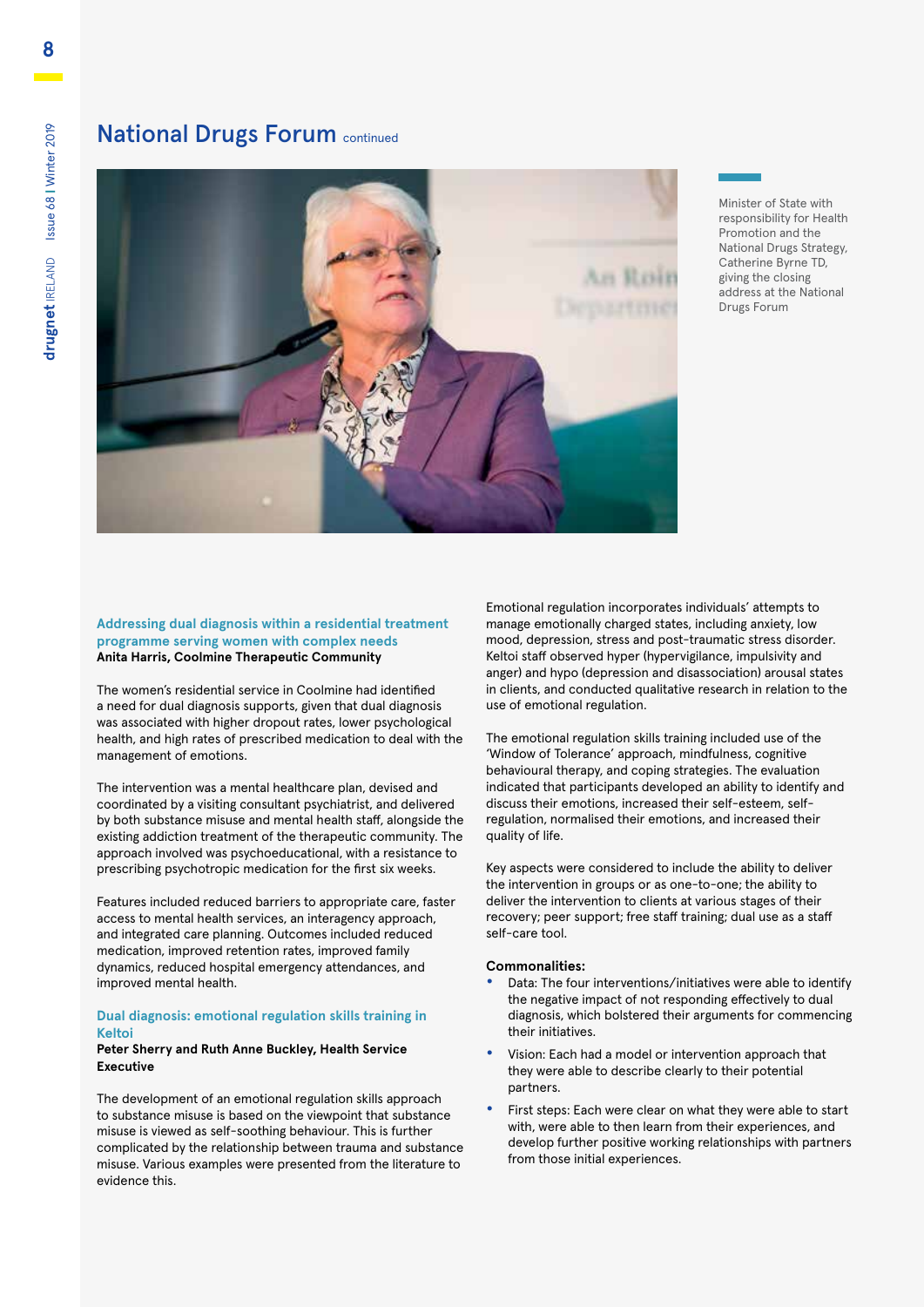#### **WORKSHOP 3: The role of social reintegration in recovery**

#### **Social enterprise and co-production: a synergypromoting social reintegration Paul Delaney, The Cornmarket Project, Wexford**

The Cornmarket Project is an interagency community-based treatment and rehabilitation project under the auspices of Wexford Local Development. The project works with clients in recovery from substance addiction to promote a stable and productive lifestyle. The social enterprise and co-production initiative is a major plank of the portfolio of services provided by the Cornmarket Project. The social enterprise and coproduction initiative works with clients in recovery from substance addiction to improve their chances of moving to employment. The initiative grew from the Community Employment Drugs Rehabilitation scheme, which was a national initiative to promote vocational training and employment for clients in recovery. The social enterprise initiative designs t-shirts and bags and a wide range of paraphernalia that are used at conferences and other social events. The initiative has been recognised as an example of good practice and was awarded a place on the Social Innovation Fund's social enterprise development accelerator programme 2018. An innovative feature of the social enterprise initiative is that participants receive a job reference to enable them to improve their chances of securing other employment opportunities.

Clients working with the social enterprise initiative can also avail of working with the Change Outcome and Impact Measurement (COAIM) system, which forms a major part of the work in the Cornmarket Project overall. The COAIM system is focused on client assessment and progression and works with clients to improve their quality of life in 10 domains, including offending behaviour; accommodation; pro-social activities; anger and emotion management; attitudes and cognitive style; drug and alcohol misuse; lifestyle and associates; relationships and family issues; training and employability; and financial issues and debt. Data presented at the workshop suggest that clients achieved positive change in nine of the 10 domains; positive changes to accommodation status were less pronounced for clients, which are likely to be influenced by the shortage in accommodation options on a national basis.

#### **Key points presented in the workshop:**

- **•** Co-production is not just a word, not just a concept, it is a meeting of minds coming together to find a shared solution. In practice, it involves people who use services being consulted, included, and working together from the start to the end of any project that affects them.
- **•** Projects are strengthened when the focus is on measuring outcomes for clients rather than outputs for services.
- **•** Projects need to recognise and understand the lived experience of people in recovery and offer them a holistic and integrated suite of services to meet their needs as they present.
- **•** The quality of life indicators included in the COAIM system could be used by other services to assess progression and positive change in outcomes for clients.

#### **Parents Under Pressure programme working with highrisk families in recovery from substance addiction Emma Timmins, Parents Under Pressure programme**

The Parents Under Pressure (PUP) programme is primarily delivered in the residential setting of Ashleigh House, which is run by the Coolmine Therapeutic Community as part of the suite of services provided to clients in recovery from substance addiction. Ashleigh House is a residential therapeutic community for women, expectant women, and mothers with young children, and is designed to help women in recovery develop the skills they need to live a drug-free independent life. Ashleigh House is the only mother-and-child residential treatment programme in Ireland. The PUP programme was designed in Australia to cater for the needs of high-risk families, including families with parents in recovery for substance misuse. The programme recognises that parents who are receiving treatment for substance use quite often experience difficulties coping with other areas of life, such as family functioning, child behaviour problems, and mental health difficulties. The programme includes 12 core modules that are manual based and combine psychological principles with a case management model; it is delivered over a 20-week period. The programme is an assets-based intervention and promotes the development of empowerment and resilience in the target group.

The workshop heard that the PUP programme was introduced to the women in recovery in Ashleigh house when staff identified a gap in service provision. Staff noticed that although the women were making progress in their recovery, for some of them it was difficult to develop an emotional attachment to their children. Their difficulties in forming these emotional attachments mainly stemmed from their feelings of guilt around letting down their children when they were in active addiction. These feelings of guilt were often exacerbated by their feelings of anxiety and depression, which staff believed, if left untreated, could undo a lot of the progress they were making on other matters. The main results from a recent evaluation of the PUP programme in Ashleigh House were cited in the workshop, and reported that women experienced reductions in depression, anxiety and stress when measured as part of the before-and-after assessments when the programme was introduced.

#### **Key points presented in the workshop:**

- **•** The PUP programme provides an opportunity for the women to engage in incremental learning, which means they have the chance to move at their own pace.
- **•** A key mechanism of the programme is when the women accept that they do not need to be a perfect parent; a good enough parent will suffice, and being recognised as a parent is invaluable to the women.
- **•** Women engaged in the programme build their own sense of belief through their efforts to become better parents, and the sharing of this belief with other women spreads the collective impact for many.
- **•** The PUP programme has also been delivered through the day service recovery programme in Coolmine, and retention in the day service delivery is sometimes higher than that achieved in the residential setting.
- **•** In some cases, the fathers of the children are also engaging with the PUP programme.
- **•** The PUP programme provides the women with an opportunity to identify and develop their strengths as parents – vital to sustaining their progress and recovery.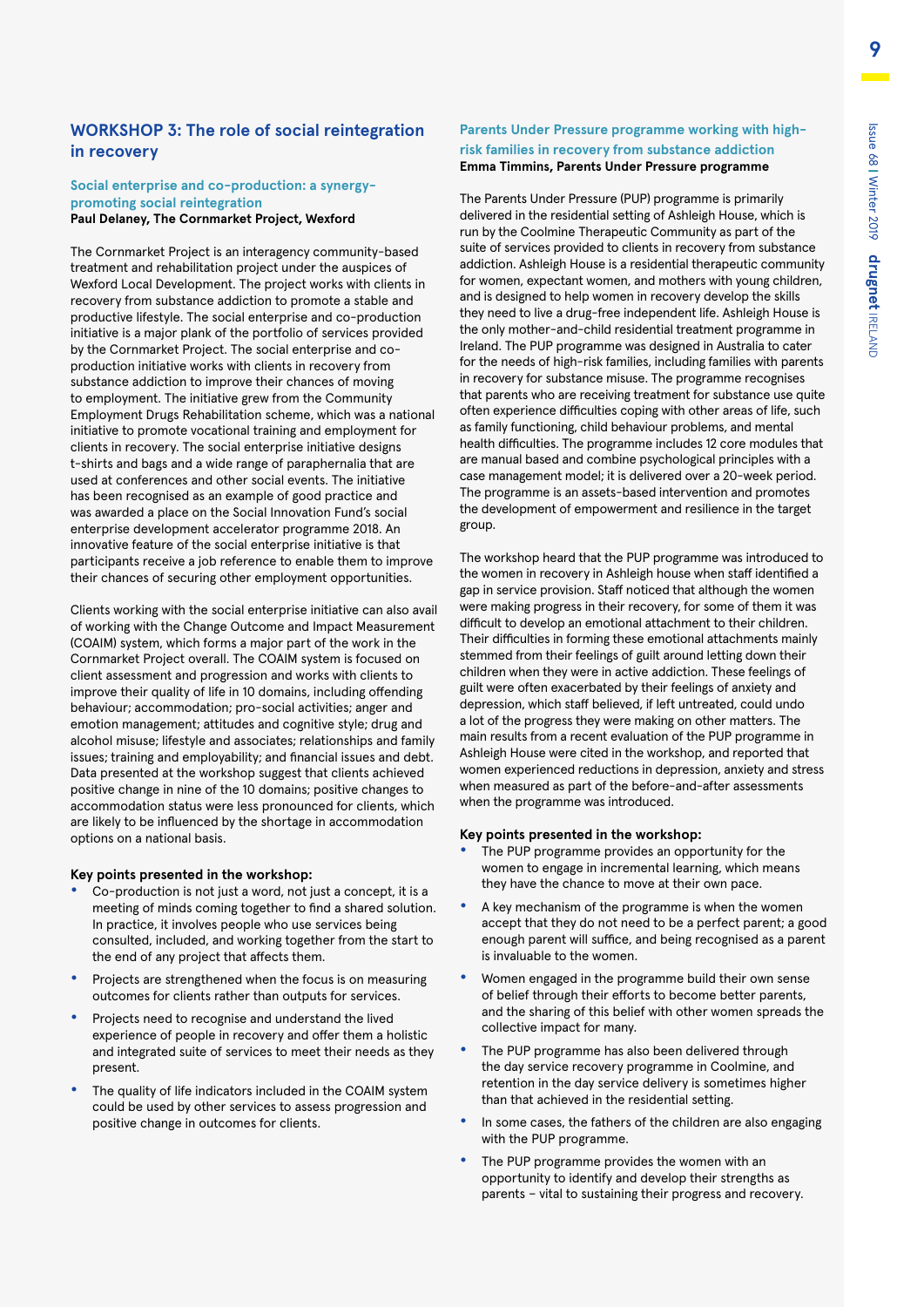### **National Drugs Forum continued**

#### **Recovery coaching as a mechanism to build recovery capital**

#### **Paul Duff, Recovery Academy Ireland**

Recovery Academy Ireland primarily comprises people in recovery from substance addiction and includes their supporters, advocates, researchers, and professionals who want to promote and champion the concept of recovery. The key objective of the academy is to create a community for those in recovery and give them, their families, and allies a voice and a vision of hope for the future. The Recovery Academy is instrumental in developing and supporting 'recovery coaches' to mentor and give practical assistance to people in early recovery. A recovery coach is someone who has established and sustained their own recovery, has completed a training course in recovery coaching, and is committed to promoting recovery in the community and making recovery an attractive option.

The core training course for recovery coaches is run over five days and involves talks and group work around the following topics: overview of recovery coaching; recovery pathways; ethics and professional practices; exploring the helping relationship; your own boundaries; disclosure and risk; communication and coaching skills; understanding and applying models of wellbeing and motivation; relapse; recovery checkins; and next steps. The training is accredited by OCN Learner Recovery Coaching Education. This is equivalent to QQI/FETAC Level 3 and is recognised in the United Kingdom.

Plans to expand the number of recovery coaches in Ireland were outlined to the workshop. It was proposed that a total of 32 coaches will be trained in two rounds of training from 2019; this will include 17 coaches from the Greater Dublin Area and 15 nationally, from outside Dublin. In addition to the formal training, they will do 12 hours a week voluntary work over a 25-week placement in relevant services with additional training. They will be supervised by a mentor with oversight from the coordinator over the 25 weeks of placement.

#### **Key points presented in the workshop:**

- **•** Recovery coaches help to build recovery capital in communities.
- **•** Recovery coaches draw on their life experiences, which is an invaluable resource, to improve outcomes for others and their communities.
- **•** The work of the Recovery Academy and in particular the development of recovery coaches has helped people to celebrate their recovery.
- **•** There remains much work to be done to promote recovery from substance addiction, as people in recovery often face a double stigma; they are stigmatised for their addiction and for being in recovery.
- **•** People in recovery often contend with multiple recoveries and require additional support to what has traditionally been delivered via the 9–5 service delivery model; selfhelp groups and communities of recovery can provide this additional support.

#### **Peer Leadership Development and Integration programme Nicola Perry, Community Response**

The Peer Leadership Development and Integration programme is delivered over 30 hours in total and spans six weeks' delivery. The programme includes 10 modules with the aim of developing a range of competencies required to build capacity in peer leadership and underpin facilitation and engagement in a group environment. The overall aim of the programme is to build individual resilience, capacity, and social capital to sustain recovery and community inclusion.

The workshop learned about the results of an evaluation of the programme that included 20 participants completing two programmes of training. Participants were assessed before and after they engaged with the training. It was claimed that participants reported a 25% improvement in motivation, a 40% increase in their capacity to provide peer support, and 92% indicated an improvement in their own health and wellbeing. In addition, participants reported an increase in levels of knowledge, skills, and competencies in relation to the programme modules.

Overall, improvements were noted in motivation, ambition, personal development, peer support, and personal stability; it was claimed that the outcome areas assessed were deemed material to building social capital to help sustain rehabilitation and build capacity for peer leadership. It is planned to roll out four more programmes to create a wider base of participants in 2018/19.

#### **Key points presented in the workshop:**

- **•** The programme benefitted from a mid-programme review which integrated feedback from participants and allowed for real-time changes to be made to the modules and the delivery of the programme to incorporate learning that participants identified as part of their training needs.
- **•** The programme benefitted greatly from the input by participants and intends to include former participants in the next roll-outs, for development and inclusion.
- **•** The programme coordinators plan to have inputs about post-course training options built into the core programme for greater clarity.
- **•** Key to the success of the programme is creating a safe space where participants can feel free to experiment with change.

#### **WORKSHOP 4: Harm reduction services: engaging with people who use drugs**

#### **Assertive Case Management: a collaborative approach to target supports at those most at risk Dawn Russell, Ana Liffey Drug Project**

This presentation described two of Ana Liffey's low threshold projects ongoing in Dublin city which provide case management based on National Drugs Rehabilitation Framework (NDRF) tools. These projects are delivered by a multidisciplinary team targeting clients with complex needs or those not currently engaging with existing services through outreach, in-reach, or home visits where required. The projects are slightly varied as they catered for different groups in two different parts of the city. The projects had input from a wide range of stakeholders, including An Garda Síochána.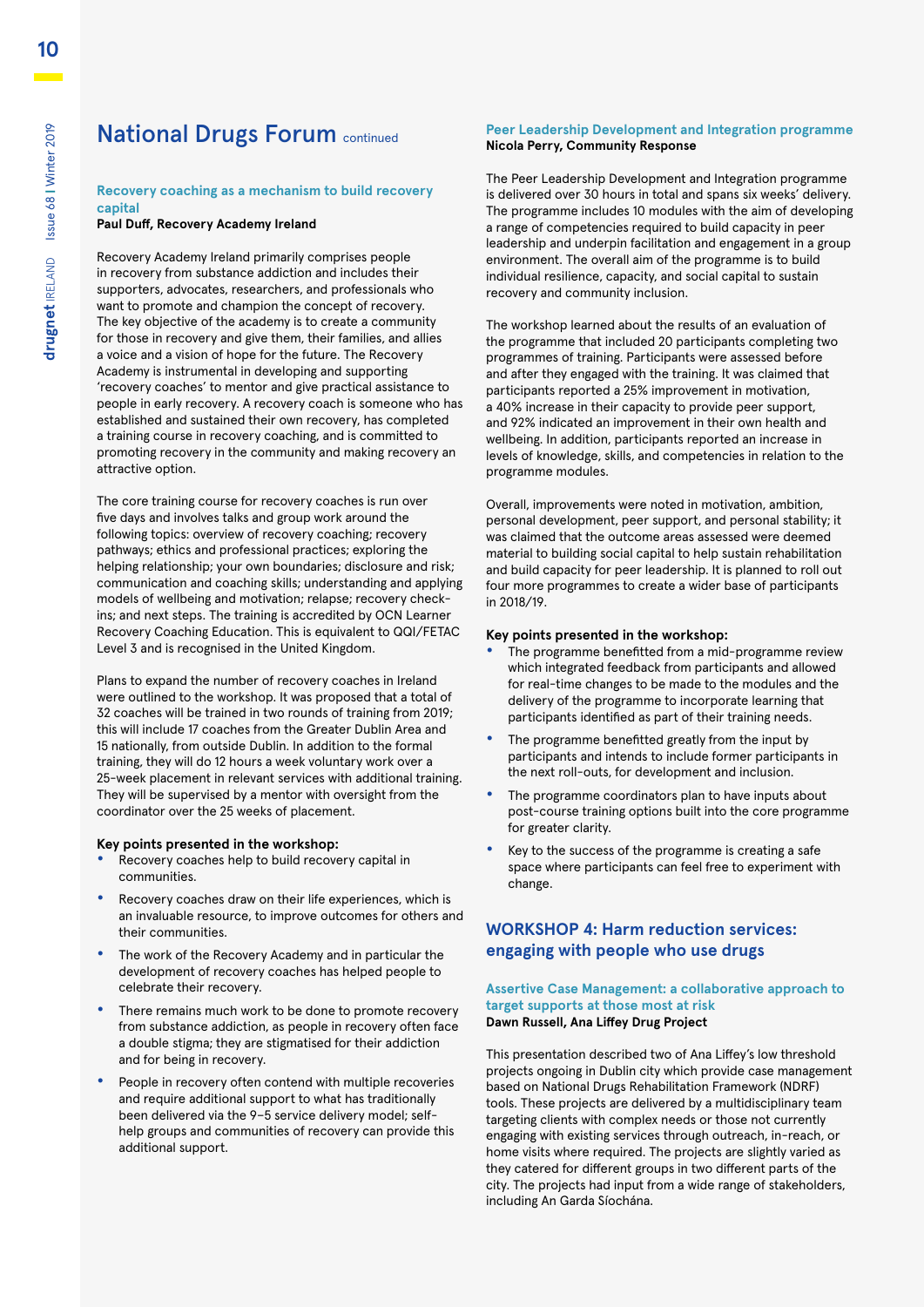The outcomes were measured using care plan goals, the Pulse system, and self-assessment using standardised questionnaires. Given the client group, there were indications of success in both groups, such as improved engagement with health and addiction services and reduced antisocial behaviour.

#### **Summary of presentation, highlighting what had worked well in the two different projects:**

- **•** Multiagency oversight group
- **•** Clear tasks and targets
- **•** Regular, action-focused case meetings
- **•** Case meetings with An Garda Síochána (where appropriate).

#### **And what did not work so well:**

- **•** Clients unable to meet the current entry criteria for detoxification services
- **•** Application of Outcomes Star (an assessment tool for measuring change)
- **•** Lack of shared care plans under NDRF
- **•** Lack of clarity about continuum of care and access criteria.

#### **A collaborative response to chemsex in Ireland Kiran Santlal and Adam Shanley, Gay Men's Health Service**

The presenters first gave a detailed overview of chemsex, that is, the use of drugs (frequently GHB) to facilitate or enhance sexual experience and the often complex issues related to the practice. There was a summary of a recent study which found in the target group that 27% of those who responded had engaged in chemsex in the previous 12 months. For example, one-quarter reported that chemsex had a negative impact on their lives and one-third felt that they would like help or advice about it.

The collaborative approach to addressing this issue was described by the presenters. It involved the Health Service Executive, the Gay Men's Health Service, HIV Ireland, Gay Switchboard Ireland, BeLonG To, Healthy Ireland and Drugs.ie. The goal was to address not just drug use but also sexual and mental health in any intervention. The primary intervention was the provision of harm reduction advice and information in clubs, universities, etc.

The secondary intervention was to assess the harmful use of GHB in services where LGBT people access health or addiction services, for example, Gay Men's Health Service or Ana Liffey Drugs Project. The tertiary services manage the harmful effects of using GHB through treatment, for example, detoxification in the National Drug Treatment Centre (NDTC). There have been 98 referrals for GHB detoxification since 2014, where the majority received treatment as outpatients.

#### **Key points presented in the workshop:**

- **•** The Chemsex Working Group needed to involve many different agencies in order to address this complex issue and is a good example of multiagency cooperation.
- **•** There are significant health and psychological risks related to chemsex, which require specific interventions, some of which need to be long term to prevent relapse.
- **•** GHB detoxification can be successfully managed in the NDTC clinic as an outpatient.
- **•** To address the problems associated with chemsex, agencies

must continue to look for innovative ways to target these high-risk populations.

#### **'I'm not a lone soldier': a multidisciplinary response to the management and treatment of benzodiazepine use within the general practitioner setting**

**David Gibney and Brian Foley, Ballymun GP Community Partnership Addiction Project**

This multidisciplinary partnership for problem benzodiazepine use is located in the Ballymun Family Practice, delivered by staff from Ballymun Youth Action Project and funded by the Ballymun Local Drug and Alcohol Task Force. It has been running since 2006, in response to a study in the area which highlighted the problems with benzodiazepines.

The aim of the partnership is to provide a service for people who want to address their benzodiazepine use, including accessing detoxification or further treatment. Every week, nine dedicated hours of counselling are provided either at the GP practice or at another centre by a trained addiction counsellor.

The project allows better, more flexible (and more discreet) accessibility to treatment, earlier intervention, and integration of medical and psychosocial services. It improves links with other services and does reach other problem drugs, such as alcohol and methadone.

The majority of clients are men and most receive counselling. The most common presenting drug was Valium or a Z-drug, followed by alcohol and cocaine. Many have a dual diagnosis. There were positive outcomes for many of the clients.

The presentation summarised some of the important lessons learned in relation to improving GP knowledge of current street tablet use, addiction counselling, importance of providing a non-stigmatising location, and multidisciplinary cooperation.

#### **SAFE campaign**

**Emma Fox, Clondalkin Drug and Alcohol Task Force** 

The SAFE campaign developed initially because of concerns raised by An Garda Síochána and Irish Rail about a rise in public drug use and antisocial behaviour around the train station in Clondalkin, Dublin. This led to the creation of an interagency group to look at solutions to the issue, comprising initially Clondalkin Drug and Alcohol Task Force (CDATF), An Garda Síochána, Irish Rail, various local addiction services, and then joined by the South Western Regional Drug and Alcohol Task Force (SWRDATF), the Health Service Executive and other addiction services to provide support along the Kildare–Dublin railway line.

At the initial meetings, the partners raised their individual concerns and together the joint initiative was formulated. SWRDATF, Ana Liffey Drug Project, South Dublin County Council and the HSE Addiction Services Outreach Team were brought on board to provide the interventions. The aim of the initiative was to provide information to the target group about services available locally. Additionally, the initiative wanted to reduce drug litter, levels of public drug use, and antisocial behaviour in the train stations. A steering group was set up to progress the initiatives. The presenter stressed that all this was done with no extra resources but with 'goodwill and genuine buy-in'.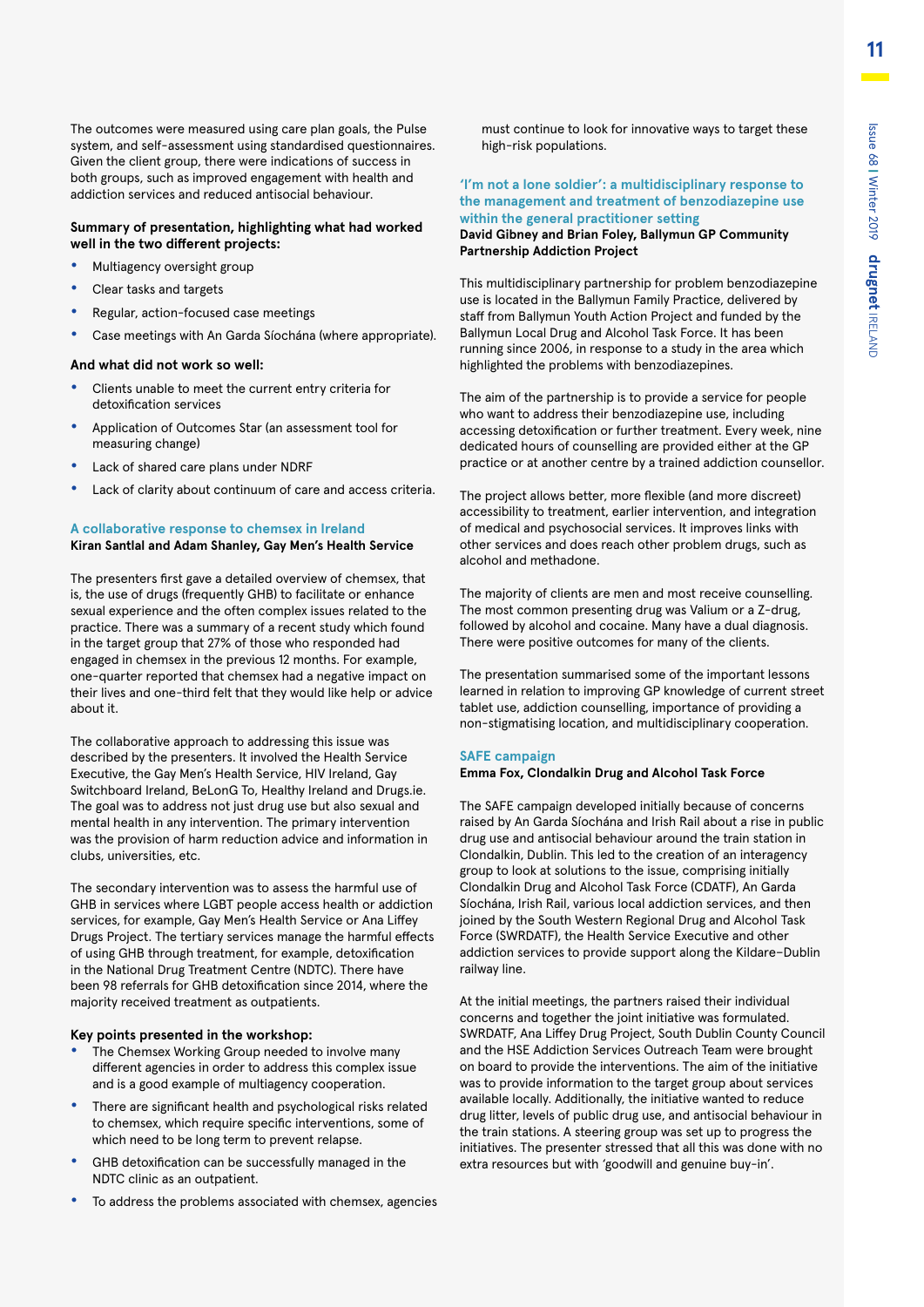### **National Drugs Forum continued**

In March 2018, the SAFE programme was rolled out on a pilot basis, where an outreach team would try to engage with those in the identified location once a week. It was officially launched in October 2018.

Part of the remit of the steering group was to collect information on the situation. Clondalkin's location on the edge of Dublin made it easily accessible to people from Kildare, Laois, Westmeath and Tipperary. People reported coming to Clondalkin to buy drugs or to access services anonymously. The age ranged from 21 to 58 years and 60% were women. Noted among the group were limited information about safe injecting and limited access to services in their own area. The problem of crack cocaine was also highlighted.

#### **Positive outcomes and successful factors:**

- **•** Some very positive outcomes included: 257 client engagements; 240 clients availed of clean safe equipment; reduction of drug litter and antisocial behaviour.
- **•** The successful factors identified in the process were:
	- There was a collaborative approach from all partners, building professional relationships, with commitment to the process.
	- There were clear roles and responsibilities for the steering group, providing guidance and delivering outputs.
	- There was an experienced outreach team able to make contact and build trust and relationships with the clients.
	- There was regular communication between the outreach team and the steering group, with a lead driver for the project locally.

#### **Key points presented in the workshop/made in the discussion:**

- **•** A gap or need was identified by different agencies which brought them together to work collaboratively.
- **•** Each partner was able to bring their own experience and perspective to the process and pool resources to address the issue. This process needed transparency.
- **•** Goodwill and buy-in, along with a common goal, enabled the process to succeed in the four examples.
- **•** Any interventions or approaches need to be client-centred, because what they identify as important may not be what drug services feel is most important. This is vital as the target group for these interventions cannot or will not access services through the traditional pathways either because of complex needs or fear of stigma, for example.
- **•** The interventions therefore also need to be appropriate. This often calls for novel or innovative approaches to meet the needs of this client group. Such new interventions can sometimes be met with resistance; therefore, time is needed to build trust and relationships between services and clients.
- **•** The success of the projects not only depended on the good interagency cooperation but very much on the skill, dedication, and expertise of the staff delivering the interventions.

**The reports on the workshops were compiled by Lucy Dillon, Chris Purnell, Martin Keane, and Suzi Lyons. The workshops were chaired by Tara Deasy, William Flannery, Joe Kirby, and Eamon Keenan.**

The National Drugs Forum would like to thank the chairs and rapporteurs of all these sessions for their generosity and professionalism and for their excellent work prior to, during, and following the forum.



Dr Karen Minyard speaking at the National Drugs Forum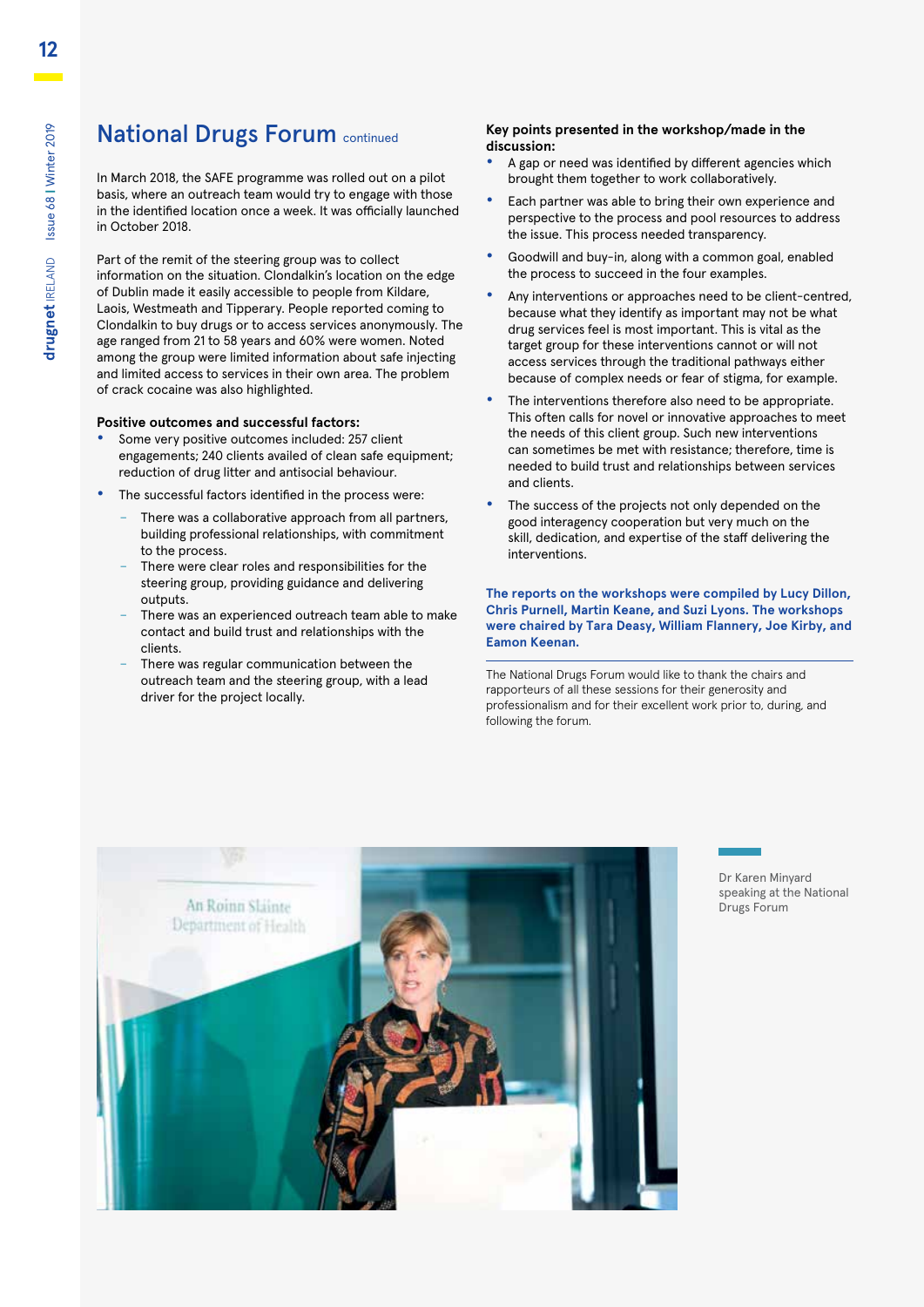# **Not criminals – decriminalisation in Ireland**

Decriminalisation of limited amounts of drugs for personal use in Ireland would involve changing the current law that defines possession of drugs for personal use as a criminal offence.<sup>1</sup> This does **not** mean that possession for personal use would be legal, as an administrative offence and civil sanctions may still be applied. Furthermore, it would **not** affect the law that makes the possession of drugs for sale or supply a criminal offence. Decriminalisation is currently being considered by a working group jointly led by the Department of Health and the Department of Justice and Equality. The group was established in December 2017 to deliver on a commitment in the national drugs strategy to 'consider the approaches taken in other jurisdictions to the possession of small quantities of drugs for personal use with a view to making recommendations on policy options to the relevant Minister within 12 months' (p. 58).<sup>2</sup> The group has undertaken research and consultation to identify alternatives to the current system and to ensure that any alternatives would be appropriate in the Irish context.

#### **Civil society**

The debate has attracted the attention of many of those working with people who use drugs, including the Ana Liffey Drug Project (ALDP) and the CityWide Drugs Crisis Campaign.3 Since 2015, the International Drug Policy Unit at the London School of Economics and Political Science (LSE) has been working with ALDP with the aim of advocating for and supporting progressive drug policies in Ireland. As part of this work, they have informed and facilitated discussions in Ireland about the decriminalisation of small amounts of drugs for personal use. There have been two recent outputs from this collaboration: a series of 'town hall' type meetings and the publication of the report *Not criminals*, which explores various aspects of decriminalisation.4

#### **Town hall meetings**

The first of a national series of town hall style meetings to increase awareness and understanding of what progressive drug policy is, with a particular focus on decriminalisation, was held in Wood Quay Venue, Dublin on 12 June 2018. Panel members were Dr John Collins, director of the International Drug Policy Unit at LSE; Tony Duffin and Marcus Keane of ALDP; and Anna Quigley of CityWide Drugs Crisis Campaign. Contributions were also made by GAA sportsman Philly McMahon and writer and actor Emmet Kirwan. Panelists highlighted the change in the Government drugs strategy towards a more health-led approach, away from dealing with drug use and addiction as a criminal issue. The current legal situation in Ireland was described, alongside what decriminalisation might look like here, all of which were placed in the context of international evidence on the topic.

#### **Not criminals**

In October 2018, Not criminals was launched.<sup>4</sup> Speakers at the launch were Marcus Keane, Dr John Collins, Prof Catherine Comiskey of Trinity College Dublin, and Dr Nuno Capaz, vicepresident of Portugal's Drug Addiction Dissuasion Commission. The report provides 'an evidence source on the adoption of a health led approach to the possession of small amounts of drugs for personal use' (p. 3).<sup>4</sup> Ireland is described as being at a pivotal point in drug policy. The national drugs strategy offers an opportunity for policymakers to act on its health-led focus by legislating for decriminalisation. The report maps the evolution of international and national drug policy; describes in detail the law in Ireland as it relates to simple possession; presents evidence of the impact the current system has for users; and provides an overview of decriminalisation in Portugal and the Czech Republic.

#### **Health-led policy**

There has been a shift in the international policy debate away from considering criminal law as the best way to address personal drug use. The harms of criminalising the use of drugs are well documented and alternative approaches are being considered internationally. While Ireland's current national drugs strategy reflects a health-led position in line with this shift, through an analysis of Oireachtas debates the authors found that a focus on users' health is not new in Irish drug policy. While possession for personal use has been criminalised in Ireland since the introduction of the Misuse of Drugs Act in 1977,<sup>5</sup> punishment was not a primary focus of policymakers at the time. The debates that preceded the introduction of the 1977 Act illustrate that they were concerned about the health of people using drugs and considered them in need of care rather than punishment.

#### **Irish law**

Despite this, section 3 of the 1977 Act allows for the punishment of those found in possession of controlled substances for personal use. The penalties applied vary and depend on a number of factors, most importantly whether the substance is cannabis or another controlled substance, and whether this is the person's first offence. While penalties can include up to seven years in prison, the report concludes that in practice the system takes a more humane approach. It notes that the Director of Public Prosecution elects for summary disposal in all cases of simple possession. Despite this more humane approach, a significant number of people are affected by this law each year: 'In 2017, there were 12,201 recorded incidents of possession of drugs for personal use, representing over 70% of all drug related offences. The District Court received 20,746 drugs offences involving 13,033 defendants in 2016' (p. 35).4

#### **Impact of criminalisation**

The negative impact of criminalising people for their drug use is illustrated, for example, by stigmatising people and limiting their future employment opportunities. Indeed, criminalising possession as a policy response is not considered effective – it is reported that there is no clear link between the harshness of a country's policy on possession of drug use and levels of drug use. In turn the available evidence does not support the argument that decriminalisation has an effect on broader trends such as prevalence. Indeed, where it has been introduced, as part of a comprehensive policy approach, decriminalisation has been found to be associated with a range of positive health and social outcomes.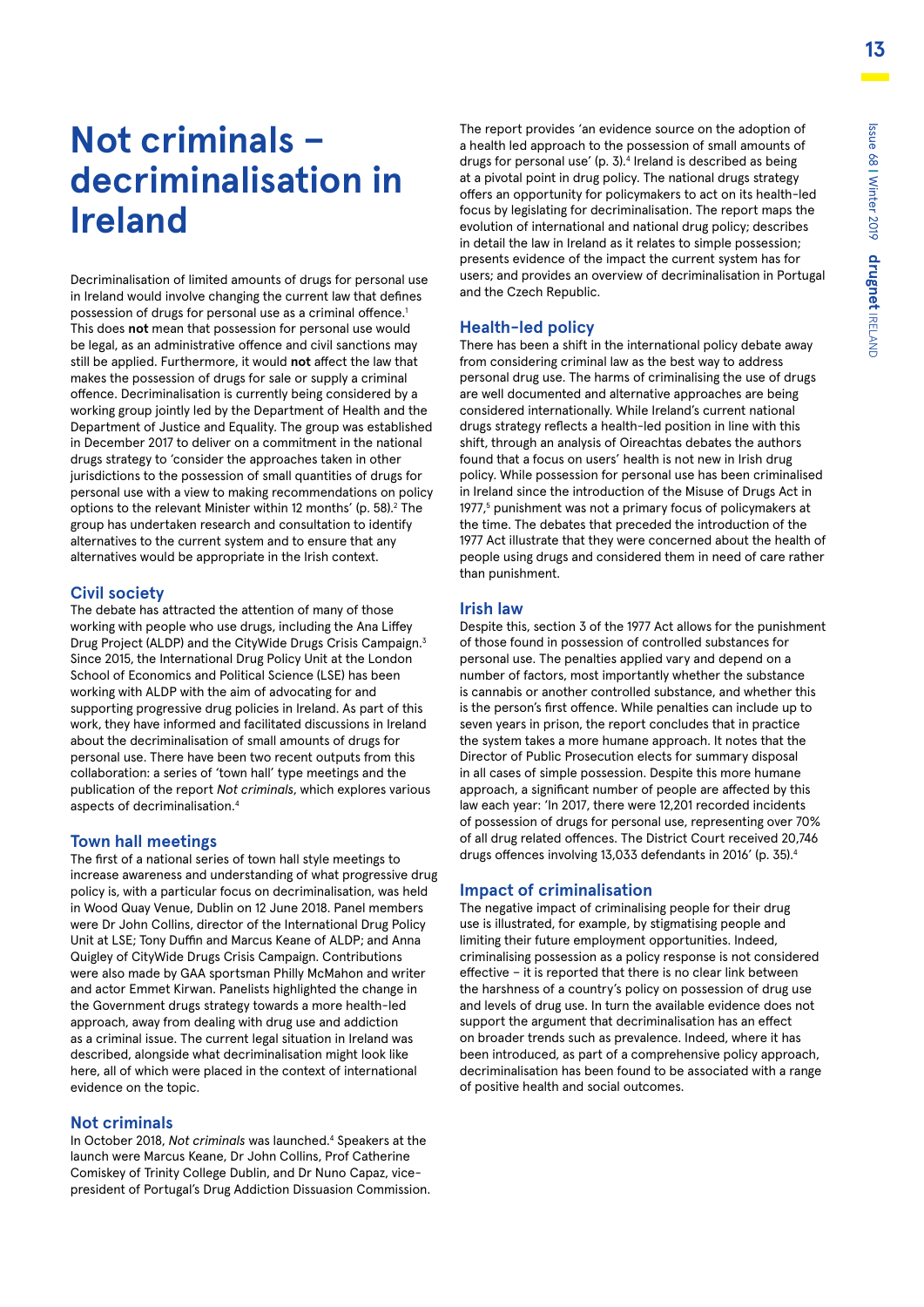### Decriminalisation continued

#### **Report recommendations**

Based on their examination of the international evidence and the legal and policy context in Ireland, the authors make three recommendations (p. 5):4

- **1** That Ireland decriminalise possession of small amounts of drugs for personal use. Continued criminalisation of people who use drugs is unsupportable by the best available evidence as a policy choice, and is in stark contradiction to a health-led policy for drug use.
- **2** That, in designing such a policy, the focus is on pragmatic interventions which focus on health, and include the following:
	- **(a)** Threshold limits which are reasonable, reflect the lived experience of people who use drugs and which serve as broad guidelines, not as inflexible standards. To protect against people attempting to thwart the system, intent should also be a key consideration for decision makers where people are in possession of small amounts
	- **(b)** Sanctions which are not punitive, but solely health based, supportive, voluntary and with as many opportunities afforded to the individual as needed. The sanctions chosen should recognise that not all drug use is problematic, and where possible, utilise existing structures and services, with defined pathways and interventions set in advance
	- **(c)** Decisions that are taken as close to the first point of contact as possible
	- **(d)** Training for health workers, educators, law enforcement and judiciary on the aims and implementation of the new system
- **3** That any policy that is introduced be independently evaluated in terms of implementation and impact, and that adequate resources be made available for this purpose.

# **Minority communities and the press**

On 24 October 2018, the Press Council of Ireland and the Office of the Press Ombudsman held a seminar on 'Minority Communities and the Press'. The aim of the event was 'to hear about the critical role the print media plays in advancing the participation and representation of minority communities in society'.<sup>1</sup> Presentations were made by those working in the areas of disability, homelessness, and drug use, as well members of the print media.

#### **Opening address**

The opening address was given by writer and disability campaigner Sinéad Burke. Sinéad drew on her personal experiences of working with the media to highlight some of the key issues facing members of minority groups in getting their voices heard. While there is a lot of good and responsible reporting, she finds negative stereotypes continued to be perpetuated by the media. She talked about the unacceptability of what she termed 'inspiration porn', whereby

#### **Concluding comment**

At both the town hall meeting in Dublin and the launch of the report, audiences overwhelmingly welcomed the proposal to decriminalise. However, there were concerns expressed by some attending the events that decriminalisation could be perceived as sending a message to young people that drug use is no longer problematic and that the prevalence of use might increase. Feedback at both sessions would also suggest that there is a lack of understanding among some of those working in the area and the public more generally about what decriminalisation is and how it differs from legalisation and regulation. The working group was due to report to the Minister of State with responsibility for Health Promotion and the National Drugs Strategy by the end of 2018.

#### **Lucy Dillon**

- 1 The term 'decriminalisation' is used for the remainder of this article to refer to the decriminalisation of possession of drugs for personal use.
- 2 Department of Health (2017) *Reducing harm, supporting recovery: a health-led response to drug and alcohol use in Ireland 2017–2025.* Dublin: Department of Health. https://www.drugsandalcohol.ie/27603/
- 3 The CityWide Drugs Crisis Campaign website on decriminalisation was covered in issue 63 of *Drugnet Ireland*. It can be accessed on: https://www.drugsandalcohol.ie/28230/ and https://www.citywide.ie/decriminalisation/
- 4 Keane M, Csete J, Collins J and Duffin T (2018) *Not criminals: underpinning a health-led approach to drug use.* Dublin: Ana Liffey Drug Project and London School of Economics and Political Science. https://www.drugsandalcohol.ie/29791/
- 5 Misuse of Drugs Act 1977. Available online at: http://www.irishstatutebook.ie/eli/1977/act/12/enacted/en/html

the achievements and experiences of people with disabilities are used in the media to inspire non-disabled people. As the media has the power to inform people, it also has a responsibility to frame articles in an accurate and respectful way.

#### **Panel discussion**

Presentations were made on three topics as part of the panel discussion.

#### **Drug use**

In February 2018, CityWide Drugs Crisis Campaign launched a campaign that focused specifically on the issue of stigma called 'Stop the Stigma: Addiction is a health issue not a crime'. Anna Quigley of CityWide outlined the theory underpinning the campaign.<sup>2</sup> She made particular reference to how the media can perpetuate the stigma experienced by drug users. The use of pejorative language (in particular the term 'junkie') adds to an environment in which there is a lack of understanding of the complexities of addiction and the issues faced by people who use. Users are solely defined by their drug use rather than being seen as, for example, a mother or an employee. Even where the content of articles takes some consideration of the complexities and the challenges facing people who use drugs, the headlines can be stigmatising.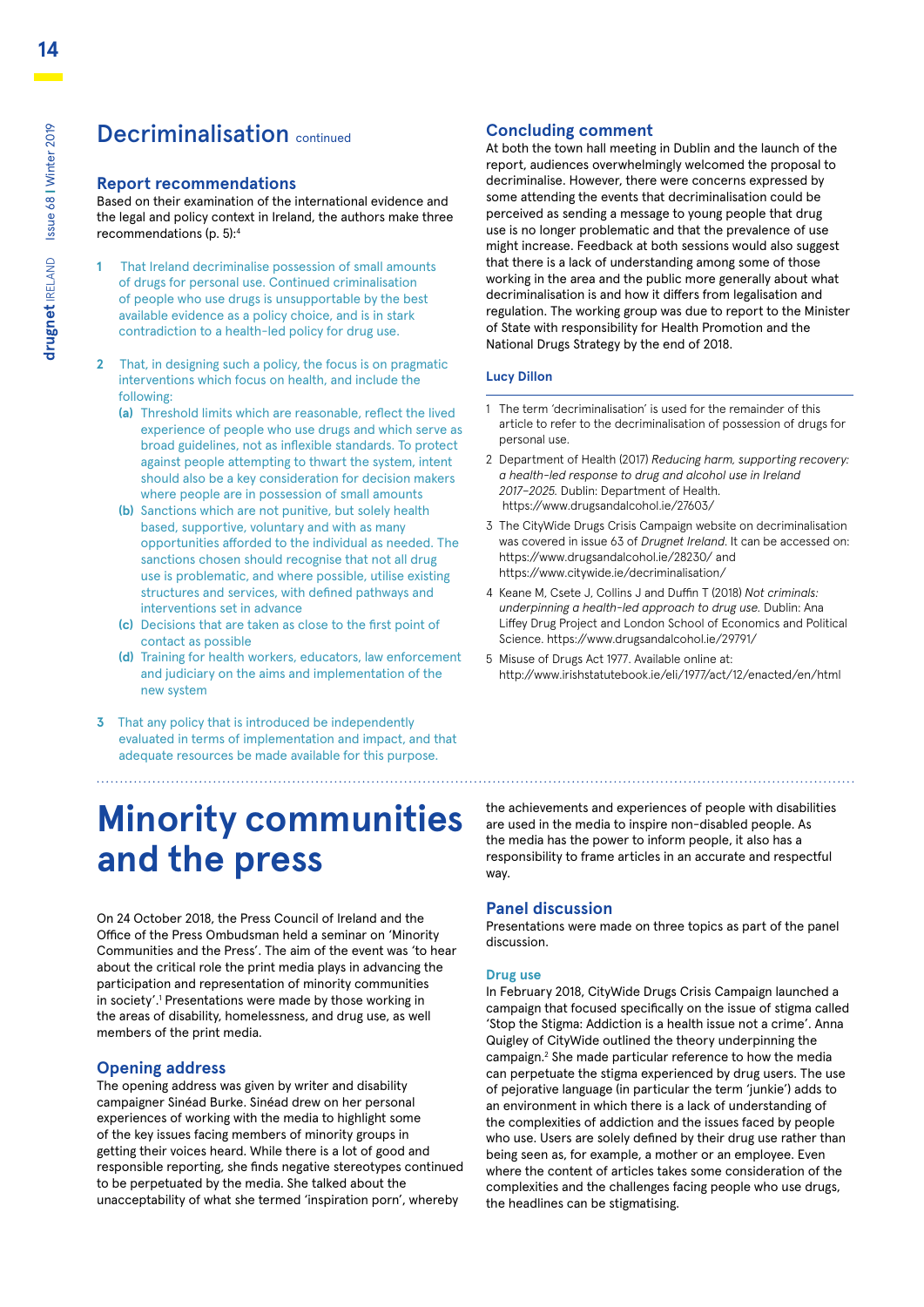### **Minority communities continued**

#### **Homelessness**

Mike Allen of Focus Ireland highlighted the misrepresentation of people experiencing homelessness in the media. While only 1% are rough sleepers, approximately 23% of the images used by the media when reporting on homelessness are of rough sleepers. Furthermore, the monthly homelessness figures tend to be accompanied by the same images, despite rough sleepers not being included in the figures. The impact of this misrepresentation includes that the wrong services are funded and that people experience stigma. If homelessness is equated with rough sleepers, then the service response is to build more emergency shelters and family hubs. However, if it is seen as a lack of a place to call home, then the response would be affordable secure homes.

#### **Print media**

There were recurring themes within the messages from the two media representatives: Neil Cotter, head of news at *The Irish Sun* and Niall Donald, news editor at the *Sunday World*. Both argued that their publications do not set out to cause harm to people, but they recognised that sometimes lines were crossed and lessons needed to be learned. The language within reporting was seen to be changing and both described 'junkie' as unacceptable language in their publications. Despite this, it had appeared in some content. They felt the media was progressing in its understanding of its role when reporting on the issues under discussion and that there would be an openness to learn more through contact with advocacy groups.

#### **Open discussion**

There was a lively discussion, with contributions from a variety of advocacy groups representing the Travelling community, other minority ethnic groupings, and LGBTQ. A number of key messages came from it:

**•** Language matters. The use of pejorative language dehumanises people, adding to their stigmatisation. It prevents people from accessing services, their voice from being heard, and perpetuates a lack of understanding among decision-makers and the general public about the complexity and variation of people's needs.

- **•** The media should question the relevance of always reporting a person's ethnicity when they are a member of a minority group. It was argued that this always happened when the story was negative, even though the person's ethnicity was irrelevant to the story.
- **•** While it is important that real-life stories are heard in the media, dealing with the media as an advocate can be problematic. It draws a lot of attention and judgement on the individual and can open them up to their story being unpicked. If people are to be asked to do this, then they need to be supported.
- **•** While collaboration between advocacy groups was encouraged in educating the media about the issues faced, it was also highlighted 'how different the differences are'. While homelessness is a chapter in someone's life, being a Traveller is a fundamental identity. This would need to be acknowledged in any collaboration.
- **•** There is a need for greater representation of minority groups among those working in the media.
- **•** The issues facing minority groups and the role of the media should be covered in journalist courses. Training journalists at an early stage to consider the issues and identify sources of support would benefit everyone.

#### **In conclusion**

The Press Ombudsman concluded the event by welcoming the outcomes of the discussions. He highlighted the independent role of his office and noted that it is now easier than 10 years ago to make a complaint about the media and for it to be upheld. However, he noted that it is hard to uphold complaints about opinion pieces as his office has to balance freedom of expression and offence. He encouraged advocacy groups and members of the media to pursue a more collaborative approach to working together.

#### **Lucy Dillon**

- 1 For further information, visit: https://www.presscouncil.ie/about-us/recent-decisions-andnews/"minority-communities-and-the-press"-seminar
- 2 See Dillon L (2018) Reducing stigma in Ireland. *Drugnet Ireland,* 65: 1–3. https://www.drugsandalcohol.ie/29093/

# **'The voice of the street'**

Public consultation was carried out as part of the development of Ireland's current national drug strategy, *Reducing harm,*  supporting recovery.<sup>1</sup> In a bid to ensure that the voice of those most affected by the new strategy would be heard, the Union for Improved Services, Communication and Education (UISCE) carried out a consultation with people who use drugs (PWUD). While central to any drug policy, the stigmatisation and criminalisation of drug use are just two of the reasons why the voices of PWUD tend not to be heard in the policy-making process. A paper has been published on the 'peer-led street

outreach approach' undertaken by UISCE to fill this gap. The paper provides valuable insights on how to engage with PWUD to inform policy development.<sup>2</sup>

#### **Peer-led outreach**

UISCE focused its efforts on what might be considered the most hard to reach of the cohort of PWUD in Ireland – those who are 'injecting on the street'. The authors describe this as presenting a number of challenges: how to access these PWUD, ethical issues of safety and consent, and the logistical demands of carrying out the consultation in the time available. UISCE decided to build on its experience of taking a peer-led approach to its work, whereby PWUD use their knowledge and contacts to engage with other PWUD. Through this work, the views and experiences of 51 PWUD were included in the consultation.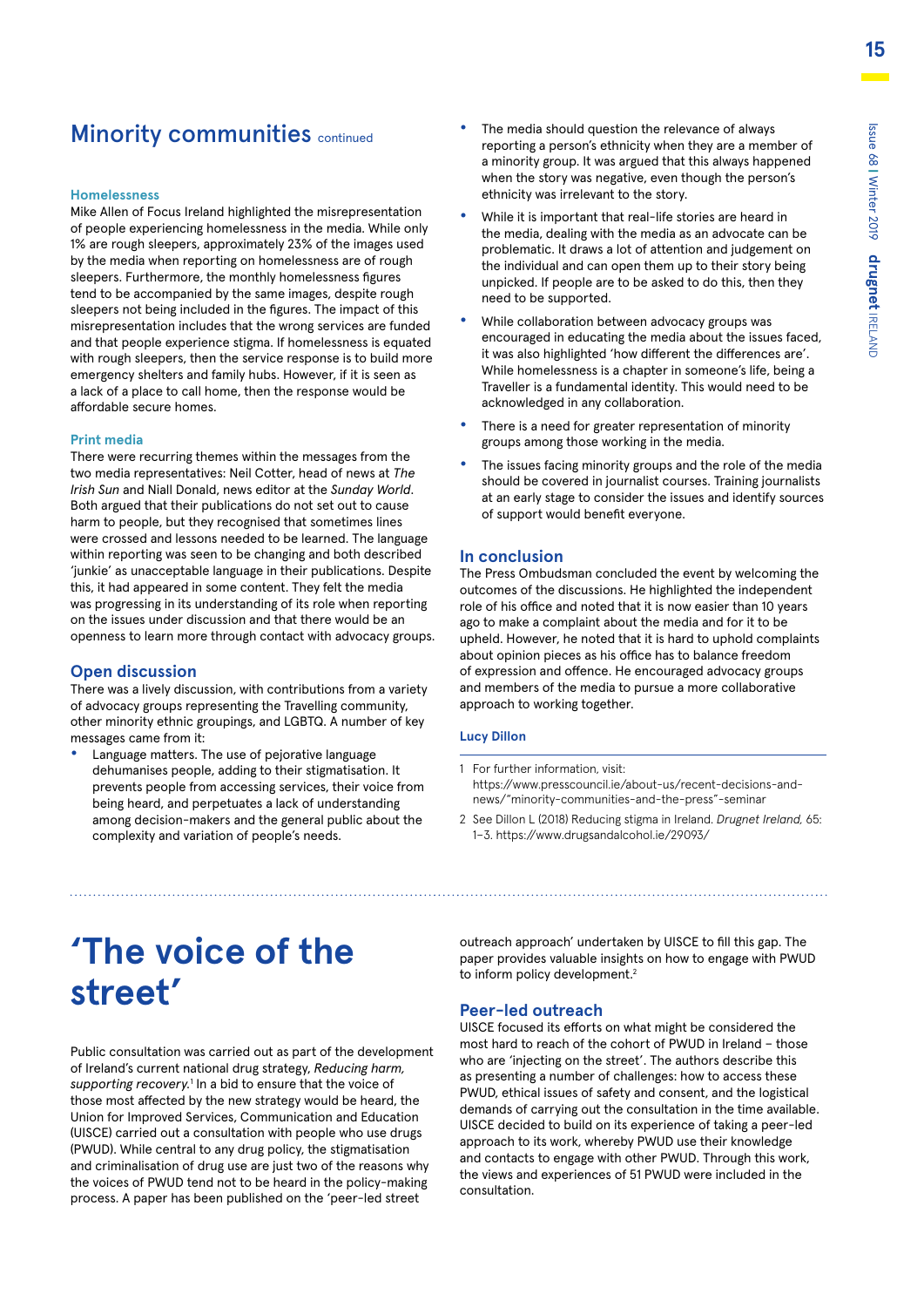### 'The voice of the street' continued

#### **Key issues in using this method of consultation:**

- **•** Prior to carrying out the consultation, UISCE had to address the ethical concerns of informed consent, confidentiality and safety. It did this by complying with various ethical frameworks that guide its work more broadly.
- **•** The research tool (a questionnaire designed by the Department of Health for the public consultation more broadly) needed to be adapted to be appropriate for PWUD. The wording was made more accessible through consultation with PWUD.
- **•** Success depended on how well-known the peer carrying out the recruitment was to the potential participants. Furthermore, reassurances were needed where PWUD were suspicious of others because of concerns, for example, about the police or drug debt.
- **•** The weather also presented a barrier to recruitment people were less willing to complete the survey when it was cold and wet.

#### **Findings**

Given the nature of the questionnaire as a broader public consultation document, the findings were limited in terms of depth. Findings included that 72% of PWUD identified heroin as the most harmful drug; 60% agreed that it was difficult to access treatment; and 68% were not aware of the existence of the 2009–2016 national drugs strategy. A full report of the findings is available from UISCE.3

#### **In conclusion**

This consultation ensured that the voices of PWUD were heard in the development of the strategy; however, this paper highlights how time consuming a process it can be and the challenges faced. UISCE is represented on the National Oversight Committee and as such it might be expected that further consultation exercises of this kind will be undertaken to ensure the voices of PWUD are heard to inform the ongoing implementation of the strategy.

#### **Lucy Dillon**

- 1 Department of Health (2017) *Reducing harm, supporting recovery: a health-led response to drug and alcohol use in Ireland 2017–2025.* Dublin: Department of Health. https://www.drugsandalcohol.ie/27603/
- 2 Melaugh B and Rodrigues H (2018) 'The voice of the street': using peer led outreach with people who use drugs to inform the development of Ireland's National Drug Strategy. S*ocial Work and Social Sciences Review*, 19(3): 7–16. https://www.drugsandalcohol.ie/29784/
- 3 UISCE (2016) Your voice: 2017 national drug strategy. *Brass Munkie*, 30, Winter 2016

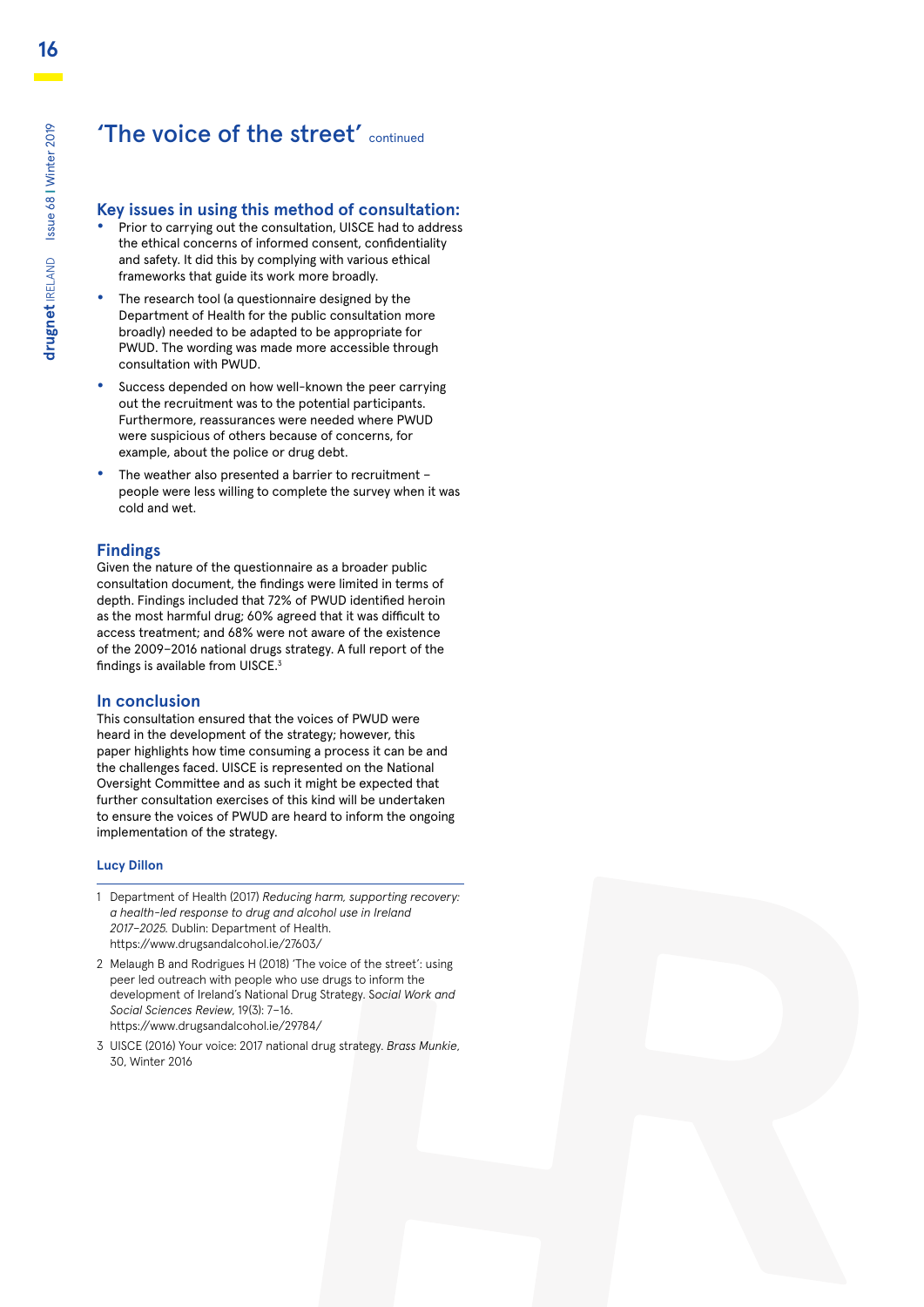# **Polydrug use in Ireland: 2014/15 survey results**

The National Advisory Committee on Drugs and Alcohol (NACDA) has recently published Bulletin 41 in a series of reports on the 2014/15 survey on drug use in the general population in Ireland.<sup>2</sup> The bulletin focused on polydrug use in the adult population. Polydrug use was defined as the use of any two or more substances, legal, illegal or prescribed, within a onemonth period.

#### **All adults**

Twenty-three per cent of survey participants had not used any substance (either legal or illegal) within the last month. The most commonly used substance was found to be alcohol, with 32.7% reporting alcohol consumption in the month prior to the survey. The most common combination of substances in the population was found to be alcohol and tobacco (10.5% reporting use of both in the last month), and the percentage of those reporting the use of alcohol and other legal drugs was found to be 8.1%.

The combination of alcohol, tobacco and any illegal drug was 2%, which is higher than the proportion reporting use of tobacco and other legal drugs (1.1%), or alcohol and antidepressants (0.8%). All other combinations of polydrug use reported were 0.5% or less.

#### **Gender**

A higher percentage of females (26%) than males (20.3%) had not used any substance (legal or illegal) during the last month. A greater proportion of males consumed alcohol (36.8%) compared to females (28.7%), which was also true for the combination of alcohol and tobacco used in the last month (13.2% males vs 7.9% females). Males were also more likely to report the use of illegal drugs combined with alcohol and tobacco (3.2% males vs 0.8% females). However, a higher percentage of females reported that they had used alcohol with other legal drugs compared to males (9.2% vs 6.9%).

#### **Age**

The prevalence of alcohol and tobacco use in young adults aged 15-34 years was found to be 12.6%, which was higher than that reported by older adults aged 35-64 years (10.9%) and over 65s (4.3%). Polydrug use of alcohol and other legal drugs was found to be similar for younger and older adults (8.5% and 8.7%, respectively), and lower in participants who were over 65 years (5%).

In younger adults, illicit substances were most commonly used in combination with alcohol and tobacco (4.3%), while 0.9% of older adults reported this combination in the month before the survey. Older adults were more likely than younger adults to have used alcohol and antidepressants (1.4% vs 0.2%).

#### **Relationship between use of particular substances and of other substances**

Patterns of association between pairs of substances are presented in Table 1. For respondents who indicated using alcohol in the previous month, 30.2% had also used tobacco, while 5.9% had also used cannabis. A high percentage of people who used tobacco also reported the use of alcohol (71.5%), while 13.2% had also used cannabis and 7.7% also used antidepressants. Participants who indicated using cannabis in the month prior to the survey were also more likely to report alcohol use (87.4%) and/or tobacco use (82.9%), while 20.2% of people who used cannabis also reported the use of amphetamine-type stimulants (ATS).

A majority of people who used ATS had also used alcohol (97.1%), tobacco (90.9%) and cannabis (87.4%), while 25.1% had also used cocaine. Among respondents who had used cocaine in the previous month, 83.6% had also used tobacco, 76.6% used cannabis, and one-half of people who used cocaine (50.1%) had also consumed ATS.

Since the 2010/11 survey, there has been a significant increase in the proportion of people who drink alcohol, who use tobacco, and who use cannabis among people who use ATS (+1.4, +3.1 and +18.0 percentage points, respectively). The proportion of those who used alcohol, tobacco or cocaine in the last month, and who also reported using cannabis, has also increased significantly since 2010/11 (+2.6, +5.6 and +35.7 percentage points, respectively).

#### **Other findings**

Other main findings from the NACDA survey include the following:

- **•** Among people who use alcohol, males are more likely than females to have smoked tobacco (33.5% vs 26.2%) in the last month, or to have used cannabis (8.3% vs 3.1%).
- **•** The proportion of males who use cannabis and who also report the use of cocaine is almost double that of females (10.0% vs 5.4%).
- **•** Since 2010/11, the proportion of people who use tobacco, and who also use alcohol, has decreased significantly for males and females (from 83.1% to 76.7% in males and from 72.5% to 64.9% in females), while the percentage of people who use tobacco, and who also use cannabis, has increased significantly (from 11.2% to 17.6% in males and 3.1% to 7.7% in females).
- **•** The proportion of respondents who use sedatives or tranquillisers and who also use antidepressants has increased since the 2010/11 survey (+6.8 percentage points). Similarly, the proportion of those using antidepressants who also use sedatives or tranquillisers has increased by 4.6 percentage points.

#### **Seán Millar**

- 1 National Advisory Committee on Drugs and Alcohol (NACDA) and Department of Health (UK) (2018) *2014/15 Drug prevalence survey: polydrug and new psychoactive substances results. Bulletin 4.* Dublin: NACDA.
- 2 National Advisory Committee on Drugs and Alcohol (NACDA) and Department of Health (UK) (2016) *Prevalence of drug use and gambling in Ireland and drug use in Northern Ireland. Bulletin 1.*  Dublin: NACDA. https://www.drugsandalcohol.ie/26364/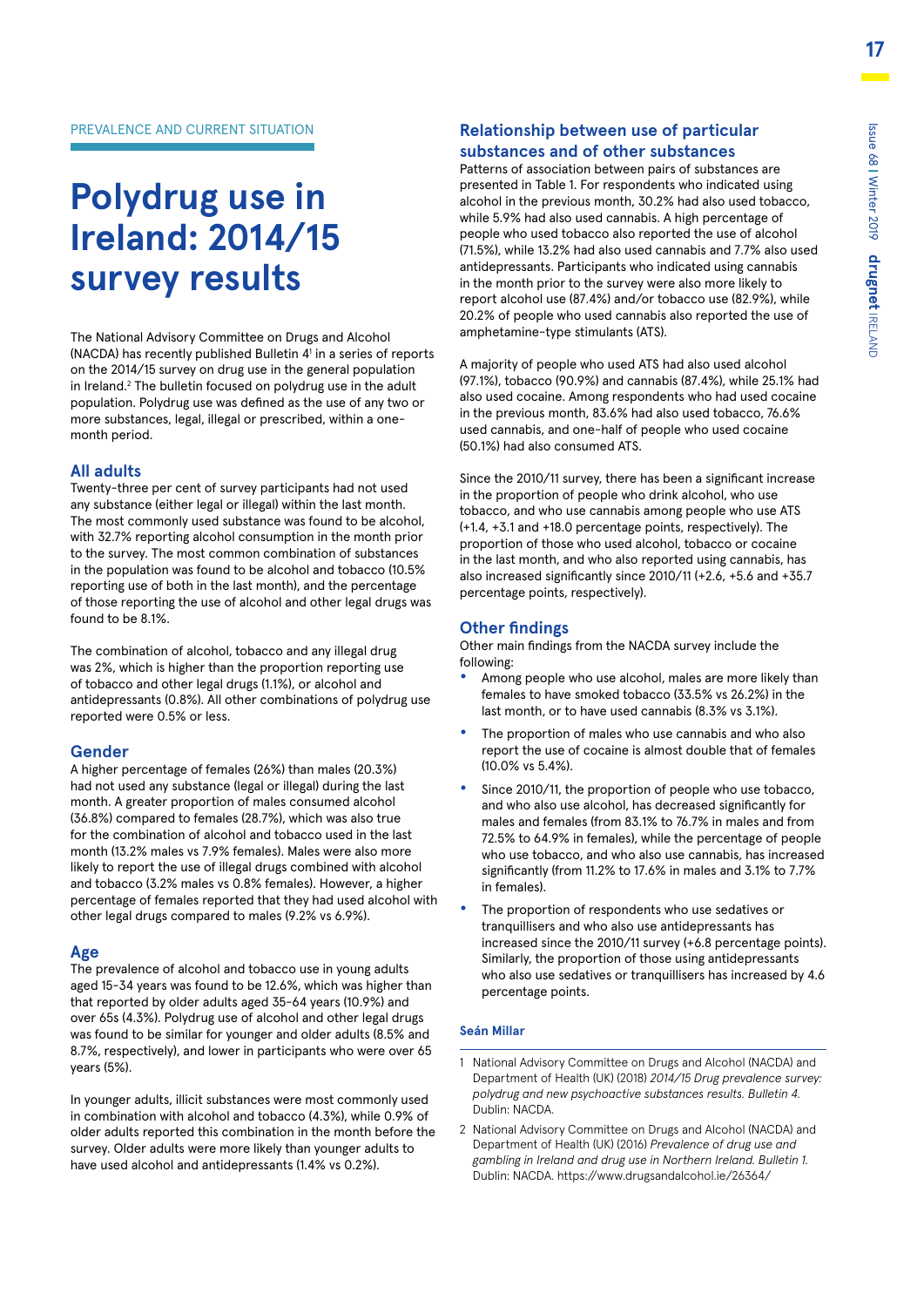# **Cannabis use in Ireland: new findings from the fourth general population survey**

The National Advisory Committee on Drugs and Alcohol (NACDA) has recently published Bulletin 3<sup>1</sup> detailing findings from the fourth drug prevalence survey regarding the use of cannabis in Ireland.2 This survey followed best practice guidelines and used a random sample of households throughout the island of Ireland. Of the household members contacted, 7,005 agreed to take part. The sample was weighted by gender, age and region to ensure that it was representative of the general population. This article highlights major findings from this bulletin.

#### **Age at first use and age at first regular use**

The median age of first use of cannabis in the Republic of Ireland was found to be 18 years for those who reported ever having used cannabis in their lifetime. The median age for males, females and young adults was also 18 years, and slightly higher for older adults (19 years) and over 65s (25 years). Among those who said that they had regularly used cannabis at some point in their lives, the median age of first use was 17 years; this was the case for both males and females and is unchanged since 2010/11. The median age of first use was found to be 17 years for young adults (compared to 16 years in 2010/11) and was also 17 years for older adults (compared to 18 years in 2010/11). The median age of first use was found to be 20 years for adults aged over 65 years. The period of time between first using cannabis and regular use was one year for all adults.

#### **Cannabis dependence and cannabis abuse**

Among people who used cannabis in the last year, 19.7% fulfilled the criteria for cannabis dependence (Table 1). The rate was higher for males (22.8%) than for females (11.8%) and higher for young adults (22.3%) than for older respondents (10.4%).

In the general population, 1.5% of those aged 15+ were classed as cannabis dependent. This rate was found to be significantly higher in males (2.5%) than females (0.5%), and also significantly higher in young adults (3.6%) than older subjects (0.4%). Over 65s reported no cannabis dependence or abuse.

#### **Type of cannabis most commonly used**

Participants were asked to state what type of cannabis they most commonly used. The possible options and their relevant frequencies are shown in Table 2. The results demonstrate that almost 50% of those who used cannabis in the last month reported using 'weed'; 28.1% used 'grass'; 2% used 'herb'; and 2% had used 'skunk'. Resin was reported by 16.3% of people who used cannabis in the last month and the types mentioned were 'hash' (14.9%) and 'resin' (1.4%).

#### **Method by which cannabis is used**

Survey respondents were asked about the most common method used to take cannabis (Table 3). The most common method reported was smoking a joint (96.2%), while 2% said they used a pipe. Results by gender show that smoking joints was the most common method reported by females (94.8%), while 3.1% of females reported eating cannabis. Smoking joints was also the most common method reported by males (96.7%), followed by a pipe (2.6%) and a bong (0.7%). In terms of age, smoking joints was the method used by a majority of young adults (96.3%) and older adults (95.9%) who used cannabis, while using a pipe was more likely to be reported by older adults than young adults (4.1% vs 1.5%).

#### **Other findings**

Other main findings from the NACDA survey include the following:

- **•** The majority of people who used cannabis in the last year reported that it would be easy or very easy to obtain cannabis in a 24-hour period (87.1%), with 2.6% reporting that it would be difficult or very difficult.
- **•** Respondents who had used cannabis regularly at some point in their lifetime were also asked about attempts to stop. Of this group, 72.1% said they had managed to stop and 7.4% stated they had tried without success.
- **•** Most respondents (74.5%) agreed that people should be permitted to take cannabis for medical reasons. Males were more likely to agree with this statement than females (77% vs 72.1%). Older adults were more likely to agree than young adults (78.4% vs 73.9%) and over 65s (64.2%).
- **•** A majority of survey respondents disagreed with the recreational use of cannabis (66.4%) and 74.3% disapproved of people smoking cannabis occasionally.
- **•** Lifetime rates of cannabis use were highest among people who were in middle management, senior civil servants, managers, and business owners at 28.7%. Last-year and last-month rates were highest among semiskilled and unskilled manual workers, trainees and apprentices, with 8.4% having used cannabis in the last year and 5.9% in the last month.
- **•** Lifetime rates for cannabis use were highest in the group classified as 'renting from a private landlord' (38.9%). Lastyear and last-month rates were highest for those living with their parents/other family (14.2% and 8.6%, respectively). Cannabis abuse was highest for those living with parents/ other family (4.9%), and 4.3% met the criteria for cannabis dependence.
- **•** The results show that levels of cannabis use increase with education. Lifetime rates were highest among those who ceased education at 20 years of age and over and among those with a third-level education. Rates were lowest among those who ceased education at 15 years or under and among those with primary-level education only. Conversely, rates of cannabis abuse and dependence were found to be highest among those who ceased education aged 15 or under (2.2% and 1.5%, respectively).
- **•** Lifetime, last-year and last-month rates were highest among those classified as cohabiting or single.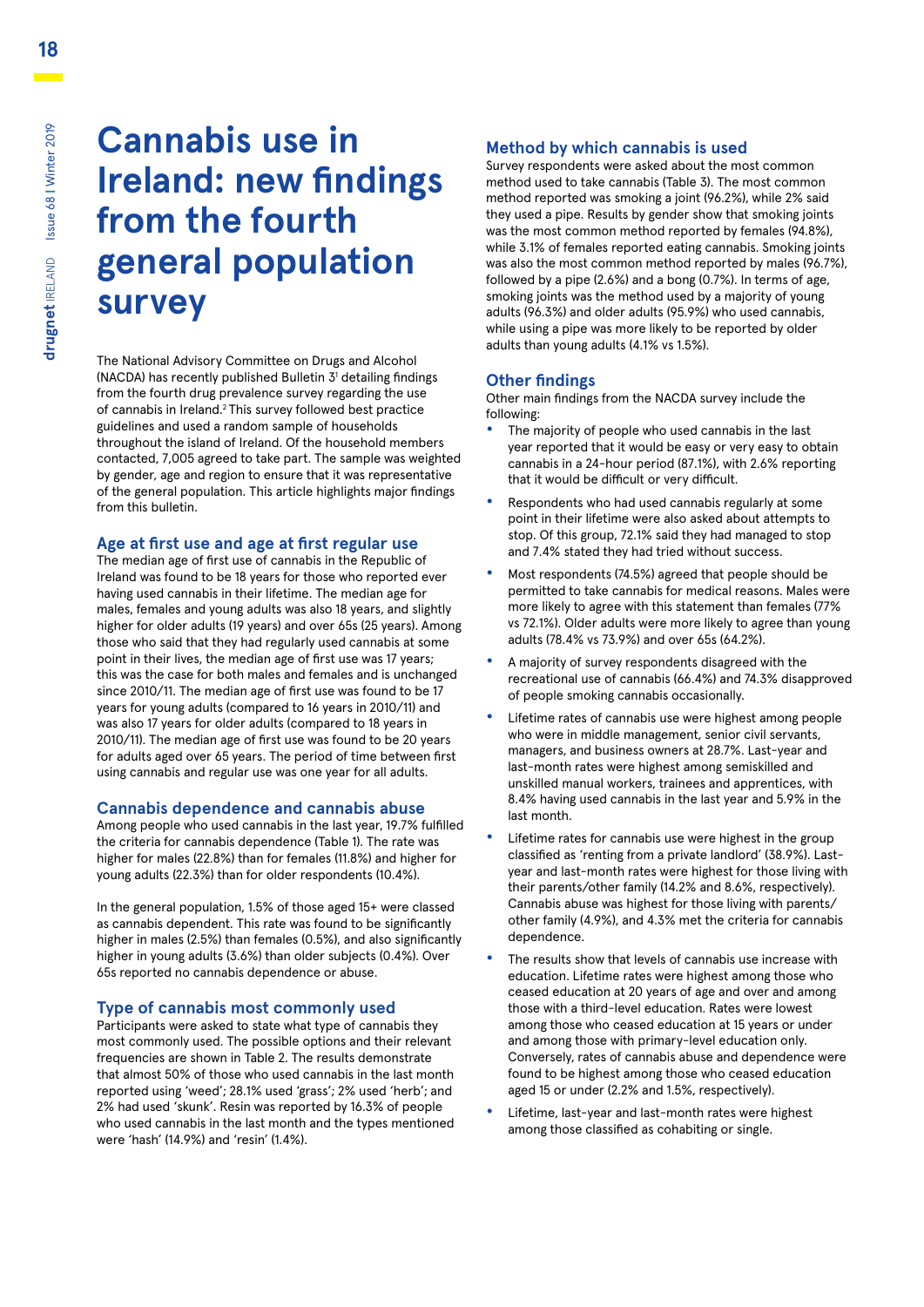### Cannabis use in Ireland

#### continued

Table 1: Cannabis dependence and cannabis abuse among people who used cannabis in the last year and among the general population

|                                              | <b>All adults</b><br>$(15 + \mathrm{years})$<br>$(\%)$ | <b>Male</b><br>$(15 + \mathrm{years})$<br>$(\%)$ | Female<br>$(15 + \mathrm{years})$<br>(% ) | Young adults<br>$(15-34 \text{ years})$<br>(% ) | <b>Older adults</b><br>$(35-64 \text{ years})$<br>(% ) | $65 + years$<br>(% ) |
|----------------------------------------------|--------------------------------------------------------|--------------------------------------------------|-------------------------------------------|-------------------------------------------------|--------------------------------------------------------|----------------------|
| People who used in the last year             |                                                        |                                                  |                                           |                                                 |                                                        |                      |
| <b>Total weighted N</b><br>(valid responses) | 458                                                    | 330                                              | 128                                       | 357                                             | 101                                                    | 0                    |
| Cannabis dependence                          | 19.7                                                   | 22.8                                             | 11.8                                      | 22.3                                            | 10.4                                                   | 0.0                  |
| Cannabis abuse                               | 30.3                                                   | 33.0                                             | 23.5                                      | 32.3                                            | 23.5                                                   | 0.0                  |
| <b>General population</b>                    |                                                        |                                                  |                                           |                                                 |                                                        |                      |
| <b>Total weighted N</b><br>(valid responses) | 7005                                                   | 3439                                             | 3566                                      | 2592                                            | 3345                                                   | 0                    |
| Cannabis dependence                          | 1.5                                                    | 2.5                                              | 0.5                                       | 3.6                                             | 0.4                                                    | 0.0                  |
|                                              |                                                        |                                                  |                                           |                                                 |                                                        |                      |

Source: NACDA, 2017

Table 2: Type of cannabis commonly used among people who used in the last month by gender, 2006/07, 2010/11 and 2014/15

|                                                 | <b>All adults</b><br>$(15-64 \text{ years})$<br>$(\%)$ |       |       | <b>Male</b><br>$(15-64 \text{ years})$<br>$(\%)$ |       |       | Female<br>(15-64 years)<br>$(\%)$ |       |       |
|-------------------------------------------------|--------------------------------------------------------|-------|-------|--------------------------------------------------|-------|-------|-----------------------------------|-------|-------|
|                                                 | 06/07                                                  | 10/11 | 14/15 | 06/07                                            | 10/11 | 14/15 | 06/07                             | 10/11 | 14/15 |
| <b>Total weighted N</b><br>(valid responses)    | 128                                                    | 143   | 259   | 99                                               | 119   | 196   | 28                                | 24    | 63    |
| Hash                                            | 53.8                                                   | 22.6  | 14.9  | 50.3                                             | 23.5  | 15.4  | 66.2                              | 18.3  | 13.2  |
| Grass                                           | 26.8                                                   | 21.8  | 28.1  | 27.8                                             | 19.9  | 28.4  | 23.5                              | 30.9  | 27.1  |
| <b>Resin</b>                                    | 6.4                                                    | 4.2   | 1.4   | 6.7                                              | 3.8   | 1.6   | 5.2                               | 6.0   | 0.8   |
| Weed                                            | 8.4                                                    | 46.5  | 49.6  | 10.1                                             | 49.0  | 48.9  | 2.5                               | 33.9  | 51.8  |
| Herb                                            | 1.9                                                    | 0.0   | 2.0   | 2.5                                              | 0.0   | 1.3   | 0.0                               | 0.0   | 4.2   |
| <b>Skunk</b>                                    | 1.2                                                    | 2.4   | 2.0   | 1.6                                              | 2.5   | 2.6   | 0.0                               | 2.1   | 0.0   |
| Hash oil                                        | 0.8                                                    | 0.7   | 0.3   | 1.1                                              | 0.5   | 0.5   | 0.0                               | 2.1   | 0.0   |
| Don't know<br>$C_{\text{Alirach}}$ NACDA $2017$ | 0.6                                                    | 1.7   | 0.5   | 0.0                                              | 0.7   | 0.7   | 2.6                               | 6.8   | 0.0   |

Source: NACDA, 2017

Table 3: Method of taking cannabis among people who used in the last month

|                                              | All adults<br>$(15 + \text{years})$<br>$(\%)$ | <b>Male</b><br>$(15 + \text{years})$<br>(%) | Female<br>$(15 + \mathrm{years})$<br>$(\%)$ | Young adults<br>$(15-34 \text{ years})$<br>$(\%)$ | Older adults<br>$(35-64 \text{ years})$<br>(%) | $65 + years$<br>$(\%)$ |
|----------------------------------------------|-----------------------------------------------|---------------------------------------------|---------------------------------------------|---------------------------------------------------|------------------------------------------------|------------------------|
| <b>Total weighted N</b><br>(valid responses) | 259                                           | 196                                         | 63                                          | 210                                               | 49                                             | $\mathbf{O}$           |
| Joint                                        | 96.2                                          | 96.7                                        | 94.8                                        | 96.3                                              | 95.9                                           | 0.0                    |
| Pipe                                         | 2.0                                           | 2.6                                         | 0.0                                         | 1.5                                               | 4.1                                            | 0.0                    |
| <b>Bong</b>                                  | 0.8                                           | 0.7                                         | 1.0                                         | 1.0                                               | 0.0                                            | 0.0                    |
| Eat                                          | 0.8                                           | 0.0                                         | 3.1                                         | 0.9                                               | 0.0                                            | 0.0                    |
| <b>Refused</b>                               | 0.3                                           | 0.0                                         | 1.0                                         | 0.3                                               | 0.0                                            | 0.0                    |

Source: NACDA, 2017

#### **Seán Millar**

- 1 National Advisory Committee on Drugs and Alcohol (NACDA) and Department of Health (UK) (2017) *2014/15 Drug prevalence survey: cannabis results. Bulletin 3.* Dublin: NACDA.
- 2 National Advisory Committee on Drugs and Alcohol (NACDA) and Department of Health (UK) (2016) *Prevalence of drug use and gambling in Ireland and drug use in Northern Ireland. Bulletin 1.* Dublin: NACDA. https://www.drugsandalcohol.ie/26364/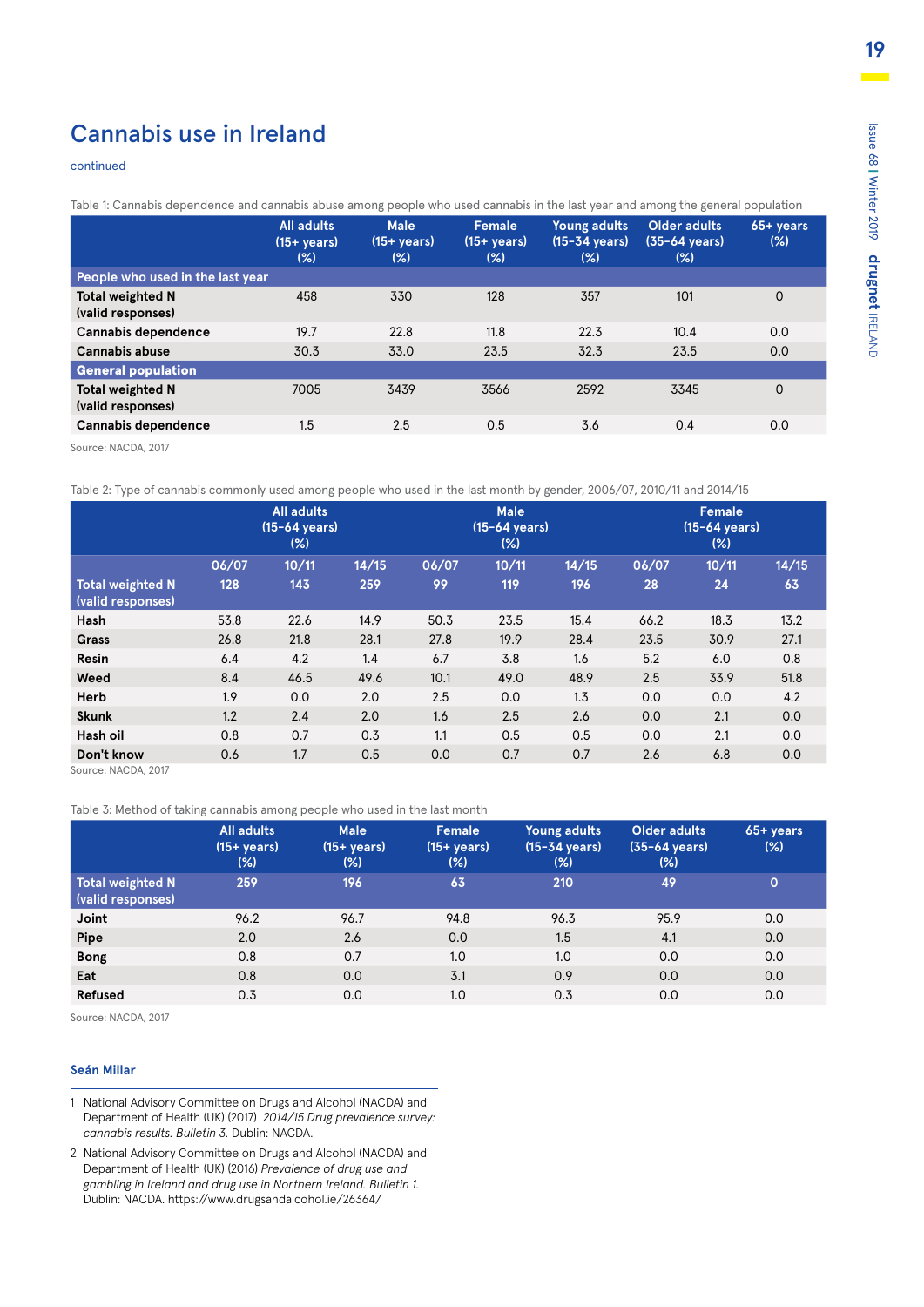# **Pregabalin and gabapentin reclassified as controlled drugs in the UK**

In October 2018, the United Kingdom (UK) reclassified pregabalin and gabapentin as class C controlled drugs, which will come into force in April 2019.1 This is in direct response to the increased number of deaths linked to both these drugs in the UK and a consultation process around this issue.<sup>2</sup> Speaking of the announcement, the British Minister for Crime, Safeguarding and Vulnerability Victoria Atkins MP stated: 'Any death related to the misuse of drugs is a tragedy. We accepted expert advice and will now change the law to help prevent misuse of pregabalin and gabapentin and addiction to them.' What this means is that it will be illegal to possess these drugs

# **Rise in first-time treatment admissions for older adults who use opioids**

International agencies such as the United Nations and the European Monitoring Centre for Drugs and Drug Addiction (EMCDDA) have recently highlighted their concerns about increased drug use among older people.<sup>1,2</sup> An Irish study published in the journal, *Drug and Alcohol Dependence*, demonstrates that the proportion of older people starting treatment for opioid use is growing, and many have used opioid drugs for a relatively long time prior to seeking treatment.<sup>3</sup> The study analyses data from the National Drug Treatment Reporting System (NDTRS) over the 19-year period from 1996 to 2014 inclusive. The NDTRS is an epidemiological database on treated problem drug and alcohol use in Ireland. Treatment records where an individual started treatment for the first time and an opioid was the primary drug problem were selected and the data were explored using statistical techniques to assess changes over time.

A total of 18,692 individuals entered treatment for the first time for opioid use during the study period. The number of treatment admissions peaked in 2009, with numbers declining in subsequent years. Heroin was the main problem opioid across all years, accounting for 92.7% (n=17331) of all treatment entries, while methadone accounted for 2.2% (n=417), overthe-counter and other prescribed opioids accounted for 4.6% (n=852) of treatments. A small number of other opioid types were reported (0.5%, n=92), including opium and unspecified opioid drugs.

without a prescription but also illegal to supply or sell them to another person. Class C controlled drugs in the UK cannot be dispensed using an electronic prescription but require a doctor to physically sign the prescription. They also must be dispensed within 28 days from the date of prescribing.

In Ireland, data from the National Drug-Related Deaths Index show there has been a notable increase in the number of poisoning deaths where pregabalin has been implicated, from 26 in 2014 to 44 in 2015, a jump of 69%.3

#### **Suzi Lyons**

- 1 Home Office (2018) *Pregabalin and gabapentin to be controlled as class C drugs*. London: Home Office. https://www.gov.uk/government/news/pregabalin-andgabapentin-to-be-controlled-as-class-c-drugs
- 2 Home Office (2018) *A consultation on proposals to schedule pregabalin and gabapentin under the Misuse of Drugs Regulations 2001. Government response to the consultation*. London: Home **Office**

https://assets.publishing.service.gov.uk/government/uploads/ system/uploads/attachment\_data/file/748439/consultationresponse-pregabalin-gabapentin.pdf

3 Health Research Board (2017) *National Drug-Related Deaths Index 2004 to 2015 data.* Dublin: Health Research Board. https://www.drugsandalcohol.ie/28086/

Population figures were used to calculate annual treatment incidence rates, which were analysed for trends over time. Trends in admissions fluctuated across the period and several significant trends were observed. Overall, age-adjusted treatment incidence has declined over the last 18 years. Significant downward trends were observed in age-adjusted rates for the years 1996−2004, with an annual percentage change (APC) of −7.0% (CI: −10.1 to −3.9, p=0.003), and also in the period 2009−2014 (APC=−8.6, CI: −14.6 to −2.9, p=0.012). However, in the interim years (2004−2009), the trend was upward and significant (APC=13.4, CI: 3.1−24.9, p=0.012).

The examination of incidence by age revealed a downward trend among younger age groups and an upward trend among older age groups. In early years (1996−2002), incidence was concentrated among younger age groups and became more dispersed as time passed. The largest significant downward trends were observed among 15−19-year-olds in the years 2009−2014 (APC=−25.0, CI: −36.2 to −11.9, p<0.001) and among 20−24-year-olds in the years 2010−2014 (APC=−12.9, CI: −21.5 to −3.3, p<0.001). Upward trends were detected among older age groups, and two groups were evident: (1) incidence was low in early years among those aged 25−49 years and increased by varying amounts, and (2) there was a rising incidence that did not previously exist among 50−74-year-olds. The largest significant upward trends were among 35−39-year-olds in the years 2003−2009 (APC=27.4, CI: 9.2−48.6, p=0.003), and also among 40−44-year-olds (APC=14.6, CI: 10.7−18.6, p<0.001) and 45−49-year-olds (APC=13.6, CI: 9.2−18.1, p<0.001) right across the study period.

#### **Other key findings**

- Other key findings from the study included the following:
- **•** The results show evidence of subgroups within the treatment population; those who seek treatment quickly and also those who take much longer to seek treatment. There is evidence of late-onset drug users – individuals who begin drug use later in life.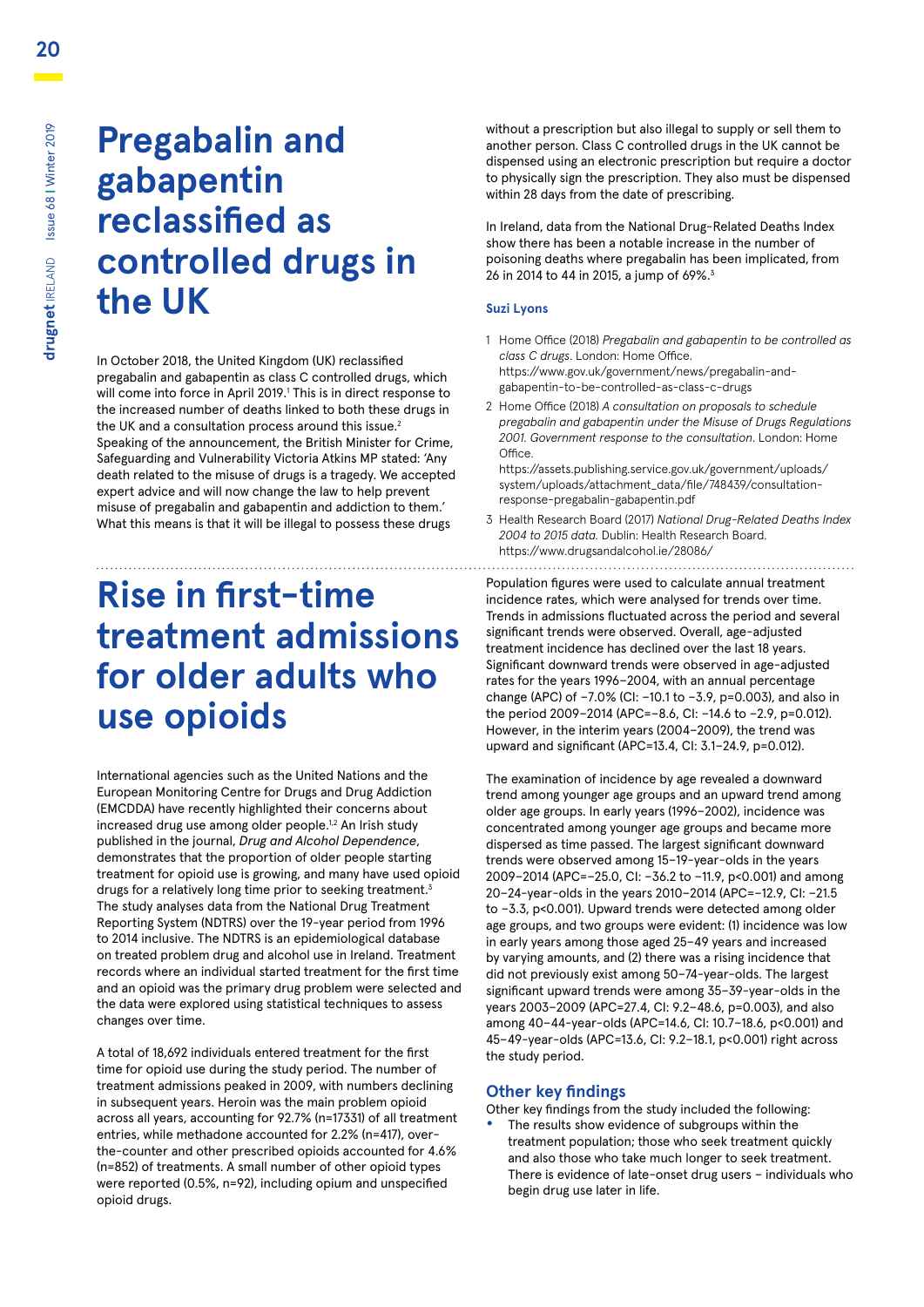### Older adults who use opioids

#### continued

- **•** The profile of people entering treatment for opioid use has changed; people are now older, are injecting for longer, and are taking longer to enter treatment.
	- The median age commencing opioid use increased by 3 years (from age 18 to age 21 ) (U=326141.5, p<0.001).
	- The median age entering treatment increased by 11 years (from age 20 to age 31) (U=145465.5, p<0.001).
	- The median opioid-using duration prior to treatment increased by 5 years (from 2 to 7 years) (U=170807.5, p<0.001).
	- One-half of the individuals started injecting within 1 year of first using opioids. The median time between first injecting and commencing treatment increased by 6 years for men and 2 years for women.

The study authors highlight that:

- **•** In recent years, more and more people aged 50 years and older are entering treatment for opioid use, a trend not previously observed.
- **•** Results show how service need has changed over the last two decades and provide an indication of future service need, which is essential for planning purposes. These findings also highlight how treatment data can be used to identify hidden groups at risk of chronic harm which may require prioritising in policy and practice.

The authors note that although drug treatment data are collected across 30 European countries, this study is the first large-scale examination of ageing and opioid use trends. The study provides evidence to underpin policy development and changes in practice. Current drug policies and treatment services are predominately focused on the needs of the known profile of younger drug users, and it is inevitable that existing services need to adapt to the ageing population. The changing composition of this group suggests a wide range of services will be required into the future and integrated approaches across addiction and healthcare services would be beneficial in identifying and treating addiction problems among ageing drug users.

#### **Anne Marie Carew**

- 1 United Nations Office on Drugs and Crime (UNODC) (2018) *World drug report 2018*. Vienna: United Nations. https://www.drugsandalcohol.ie/29252/
- 2 European Monitoring Centre for Drugs and Drug Addiction (2017) *Health and social responses to drug problems: a European guide.*  Luxembourg: Publications Office of the European Union. https://www.drugsandalcohol.ie/28040/
- 3 Carew AM and Comiskey C (2018) Rising incidence of ageing opioid users within the EU wide treatment demand indicator: the Irish opioid epidemic from 1996 to 2014. *Drug and Alcohol Dependence*, 192: 329–337.

https://www.drugsandalcohol.ie/29783/

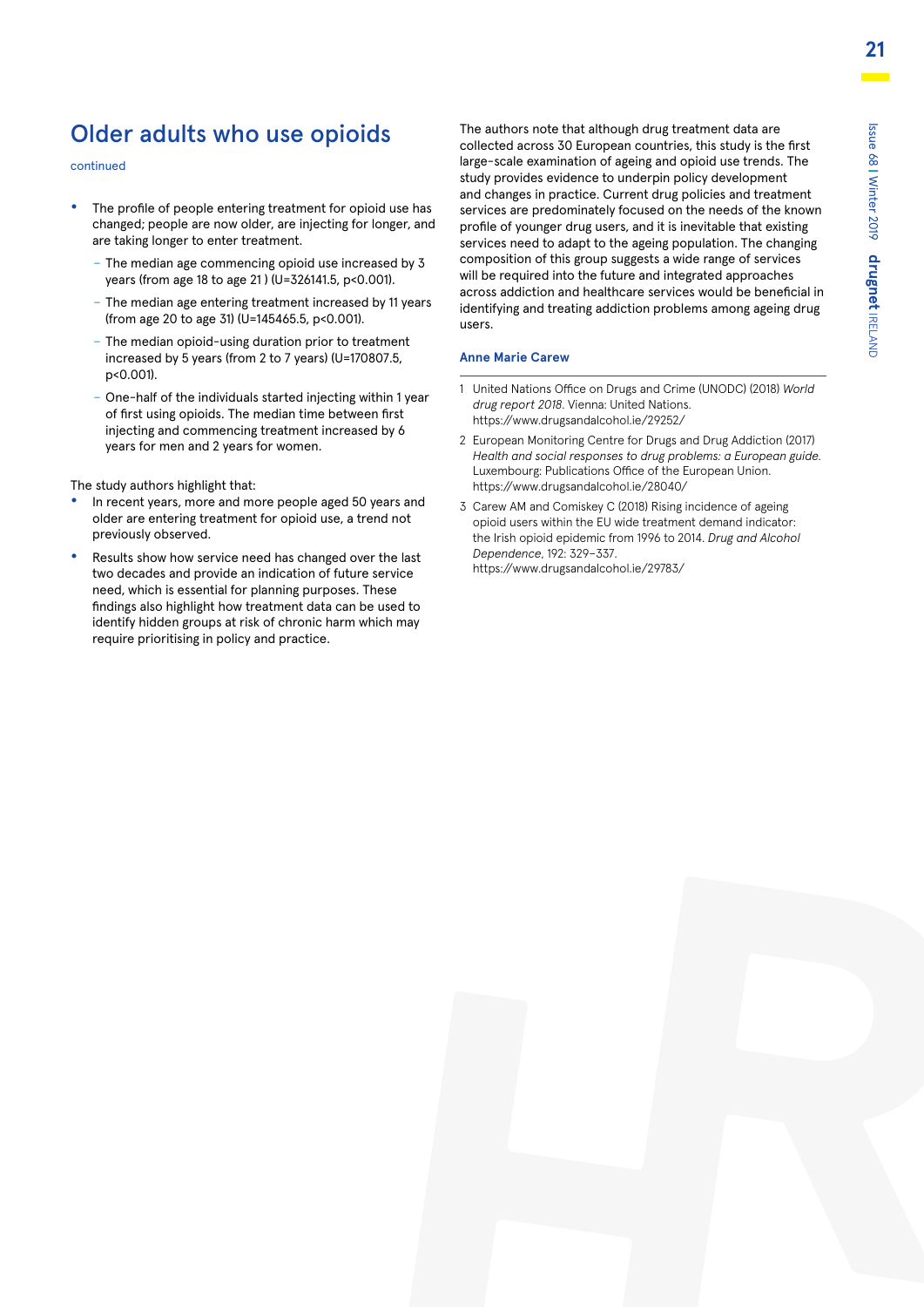# **The place of drug education in Ireland's response to drug use**

A recent paper examines the position of drug education workers who work with children and young people in nonformal education settings in Ireland.<sup>1</sup> Drug education is described in the article as 'a range of interventions across multi-disciplinary settings and includes education programmes, policies and guidelines'. While not unpacked in the paper, the author highlights that the terms 'drug prevention' and 'drug education' are often used interchangeably but they are distinct activities. Drug prevention's primary aim is to change people's behaviour around drug use, whereas drug education is more about delivering factual information about drugs to people.<sup>2</sup> This article is only interested in the latter.

#### **Research and analysis**

There are three main strands to the author's research and analysis.

#### **Origins of drug education in Ireland**

In 1974, the Committee on Drug Education recommended that drug education should be included as part of a broad health education programme to be delivered in schools. The author describes the development of drug education programmes as 'slow' (p. 363) but the introduction of programmes such as On My Own Two Feet and the Social, Personal and Health Education (SPHE) curriculum meant that the provision of drug education for children and young people was 'placed firmly' (p. 363) within the remit of the formal education sector. However, there was also scope for it to be delivered within non-formal education settings. When local and regional drug and alcohol task forces were established (late 1990s and early 2000s, respectively), funding was made available for drug education workers. The provision of community-based drug awareness programmes was reinforced by the national drugs strategy that ran from 2001 to 2008 (p. 62).3

#### **Development and demise of Drug Education Workers Forum**

The Drug Education Workers Forum (DEWF) was established in 2000 as a voluntary organisation. Among its aims were to provide drug education workers with the opportunity to network, exchange drug-related information, and influence policy through the forum's collective voice. As part of its work in 2007, it published *A manual in quality standards in substance*  use education (QSSE)<sup>4</sup> - this was 'an overarching framework and guidelines for practitioners of drug education and those commissioning drug education programmes' (p. 364). The start of the recession in 2007, however, meant cuts to funding and a redeployment of staff. The author argues that this resulted in a significant reduction of drug education workers being funded

by the task forces, and ultimately led to the demise of the DEWF. While an evaluation of the QSSE was published in 2013, the author describes drug education workers as being 'largely voiceless at national platforms' since then (p. 365).

#### **Drug education as part of response to illicit drug use**

Secondary analysis of the three national drug strategies covering the period 2001 to 2018 was carried out, along with the 2016 annual reports from the local and regional drug and alcohol task forces. The purpose was to explore the prominence of drug education workers in the national response to drug use, and an estimation of the numbers working in the field. The overall picture was one in which drug education as such has become a less prominent feature of the strategic response. The author describes a 'sheer absence' (p. 368) of references to drug education in the current national drugs strategy (2017-2025),<sup>5</sup> other than one within the context of harm reduction activities. He also identifies the number of drug education workers within the local and regional drug and alcohol task forces as 'very low' (p. 370). It is important to note however that many of those working in the task forces in prevention rather than drug education as such will be delivering drug education as part of their work.

#### **Conclusion**

The author concludes that drug education as a field in Ireland has diminished over time and workers are in a precarious position. While he acknowledges that this may partly be due to a lack of evidence of its effectiveness as a form of drug prevention, he argues that the efficacy and effectiveness of drug education should be measured in an education rather than a prevention framework. This would make it possible to 'measure the learning that takes place in drug education programmes and document the educational benefit to participants' (p. 371). However, the author does not provide further evidence of why these specific outcomes are important within the context of a national response to illicit drug use. Therefore, while drug education is ongoing in Ireland within the broader contexts of prevention and harm reduction activities, it would be interesting to have clarified why educational outcomes alone are of value as this is not suggested as a priority internationally.<sup>2</sup>

#### **Lucy Dillon**

- 1 Darcy C (2018) The precarious position of drug education workers in Ireland. *Economic and Social Review,* 49(3): 361–372. https://www.drugsandalcohol.ie/29721/
- 2 See for example Warren F (2016) *'What works' in drug education and prevention?* Edinburgh: Scottish Government. https://www.drugsandalcohol.ie/26557/
- 3 Department of Tourism, Sport and Recreation (DoTSR) (2001) *Building on experience: national drugs strategy 2001–2008.*  Dublin: Stationery Office. https://www.drugsandalcohol.ie/5187/
- 4 Drug Education Workers Forum (DEWF) (2007) *A manual in quality standards in substance use education.* Dublin: Drug Education Workers Forum. https://www.drugsandalcohol.ie/6339/
- 5 Department of Health (2017) *Reducing harm, supporting recovery: a health-led response to drug and alcohol use in Ireland 2017–2025.* Dublin: Department of Health. https://www.drugsandalcohol.ie/27603/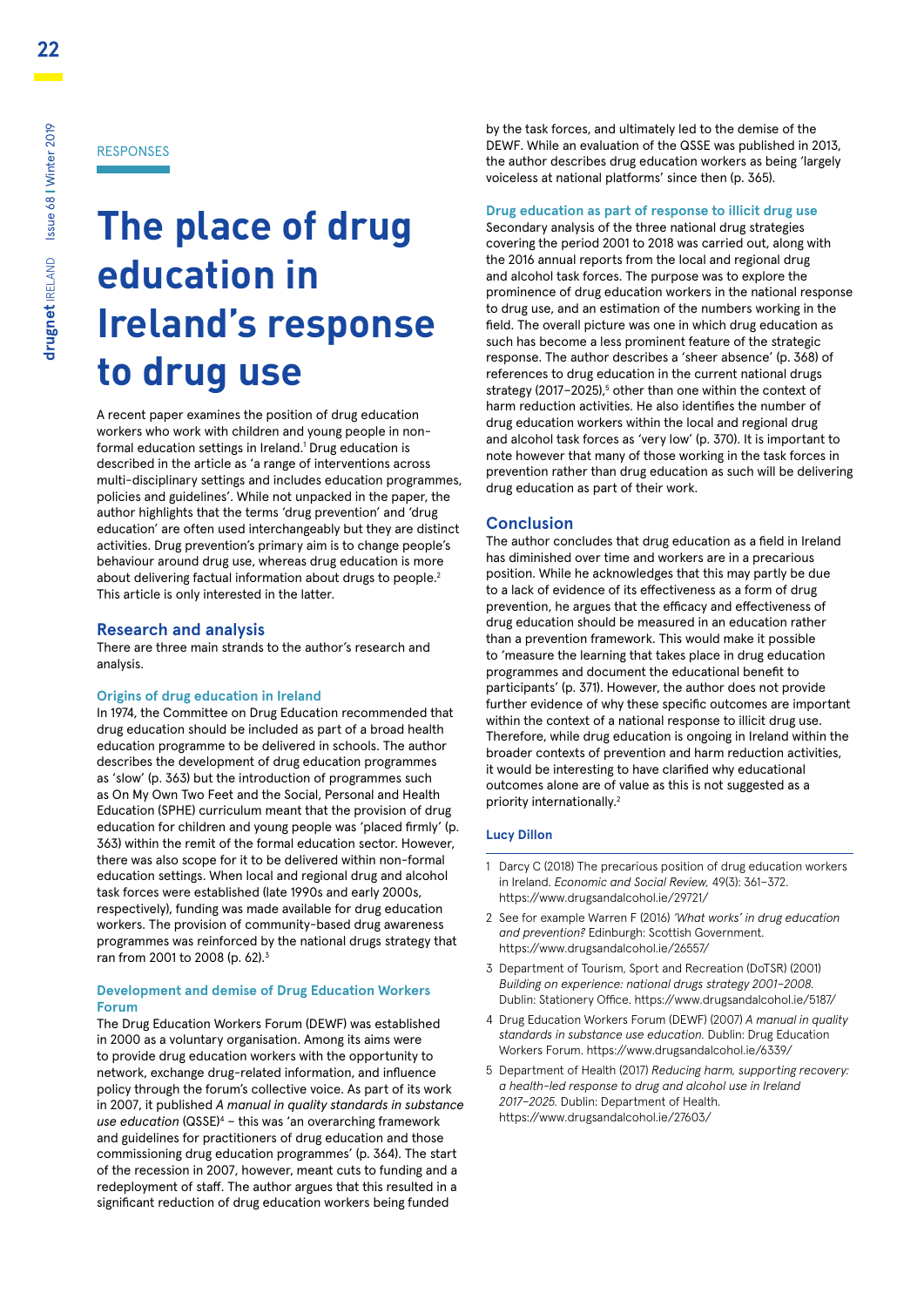# **Reitox Academy on Universal Prevention Curriculum (UPC-Adapt)**

This Reitox Academy was organised by the European Monitoring Centre for Drugs and Drug Addiction (EMCDDA) and the UPC-Adapt Group<sup>1</sup> in collaboration with the First Faculty of Medicine, Charles University in Prague, and the Czech National Monitoring Centre for Drugs and Addiction, within the framework of the final conference of the Universal Prevention Curriculum (UPC)-Adapt project, funded with the support of the European Commission. It took place on 28–29 November 2018 at the Lichtenstein Palace in Prague.

The UPC-Adapt generated a set of curricula for application in training of prevention professionals in Europe. Nine European Union (EU) member states (Belgium, Czech Republic, Croatia, Estonia, Germany, Italy, Poland, Slovenia and Spain) piloted these materials in 2018. Given the significance of the work and interest in the topic among the experts in the EU member states and beyond, the EMCDDA together with the UPC-Adapt project will extend the beneficiaries of the project through train-the-trainer events and other activities planned in 2019. The Reitox Academy was organised to present the results of the work done and to discuss the possible dissemination of the programmes across Europe.

The objectives of the academy were to: (1) increase understanding of the European UPC's (EUPC) potential and the motivation of the Reitox partners to launch the EUPC in their respective countries; (2) provide a short introduction and an overview of the EUPC and to motivate participation in future train-the-trainer events; and, (3) explore liaison with universities that implement the full UPC within their academic syllabi. The conference was also an excellent opportunity to network with prevention practitioners and learn from approaches and initiatives across Europe.

#### **Conference agenda**

The conference was attended by nominees from 21 EU member states and potential candidate countries to the EU. Day 1 of the conference opened with plenary presentations from Gregor Burkhart (EMCDDA) on what works in drug prevention and from Peer van der Kreeft (University College Ghent) on the history of the UPC-Adapt project and core issues in the adaptation process.

Three parallel workshops on the 'Content and method of EUPC training' were held in the afternoon. The group was split into three, covering the following topics:

- **1** EUPC for school-based and community-based prevention
- **2** EUPC for environmental and media-based prevention

**3** EUPC for workplace and family-based prevention. The earlier part of day 2 looked more closely at the training component of EUPC and which conclusions did the pilot deliver. This portion of the day contained presentations on the training of decision, opinion and policy makers (Rachele Donini, ASL 2 Savonese); the online version of training (Roman Gabrhelík, Charles University); and the academic version (Martina Ferić, University of Zagreb). The second part of the day focused on next steps and the dissemination of EUPC across Europe.

The curricula developed by UPC-Adapt are an interesting proposal in the Irish context. A recent article<sup>2</sup> examined the prominence of drug education work within the statutory response to drug use in Ireland. The author argues that drug education is underfunded, and without national representation since the disbanding of the Drug Education Workers Forum (DEWF). The precarious position might be explained by question marks over the perceived value of drug education. A HRB *Drug*  and Alcohol Evidence Review<sup>3</sup> highlighted a lack of goodquality evaluation in the field: 'When considering the current state of the evidence and the accompanying evidence gaps, it is worth noting that the absence of evidence should not be taken as evidence of absence' (p. 36). Coupled with a lack of rigorous research, expectations of drug education are often unrealistic and contradictory. These factors have combined to create the conditions for bad practice in drug education to not only survive but to thrive. EUPC offers the potential to improve practice with regard to drug prevention and to convince decision, opinion and policy makers of the value of evidenced practice, and a firmer footing for those working as drug education and prevention practitioners.

#### **Richie Stafford**

- 1 For further information on UPC-Adapt, visit: http://upc-adapt.eu/
- 2 Darcy C (2018) The precarious position of drug education workers in Ireland. *Economic and Social Review,* 49(3): 361–372. https://www.drugsandalcohol.ie/29721/
- 3 Munton T, Wedlock E and Gomersall A (2014) The efficacy and effectiveness of drug and alcohol abuse prevention programmes delivered outside of school settings. *HRB Drug and Alcohol Evidence Review 2*. Dublin: Health Research Board. https://www.drugsandalcohol.ie/23079/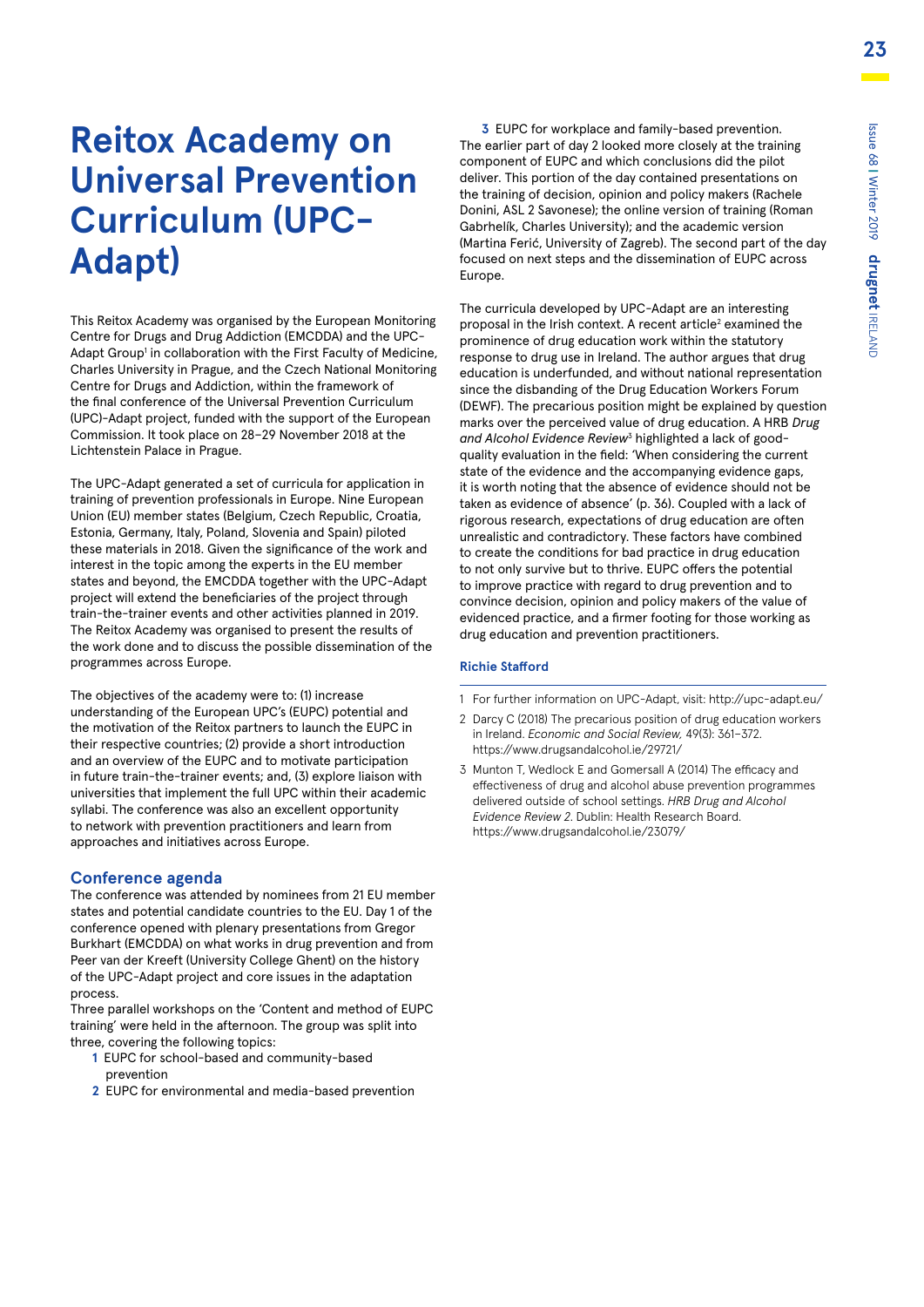# **Chrysalis launch their latest strategic plan on 20th anniversary of service**

On 14 November 2018, the Chrysalis Community Drug and Alcohol Team, led by Passerose Mantoy-Meade, launched their strategy plan for 2019-2021. At the same event, they celebrated 20 years providing a range of drug and alcohol services in Dublin's north inner city. Master of ceremonies was Dr Des Crowley, who is also chair of the Chrysalis board of directors. The event was attended by many past clients of Chrysalis and representatives of other services.

Dr Crowley introduced the event and Passerose Mantoy-Meade gave an emotional and heartfelt speech about the work of Chrysalis and how it had grown to meet the challenges of those with drug and alcohol problems in their community.

Dr Suzi Lyons from the Health Research Board gave an overview of drug treatment trends over the past 20 years. Colman Ronayne from Chrysalis gave an insight into what case management really means. Michael McGoldrick, pharmacist from the Mews Clinic, spoke of the cooperation between the Health Service Executive and Chrysalis and how they worked to meet the needs of the clients. Dr Marguerite Woods spoke about trauma-informed practice, while Eamonn Geoghegan from Chrysalis gave an overview of the peer-led initiatives in the service. Finally, Wendy Lyon spoke about human rights and sex work.

Chrysalis already offers a wide range of services, ranging from harm reduction, early intervention, case management and integrated care planning to counselling and aftercare. Its new strategy looks to extend the range of services offered and has a new team leader to support the key workers, peer works, and therapists currently providing care to Dublin's north inner city.

#### **Suzi Lyons**



Dr Des Crowley, chair of the Chrysalis board of directors, and Passerose Mantoy-Meade, Chrysalis Community Drug and Alcohol Team, at the launch of the strategy plan (Photo: Derek Speirs)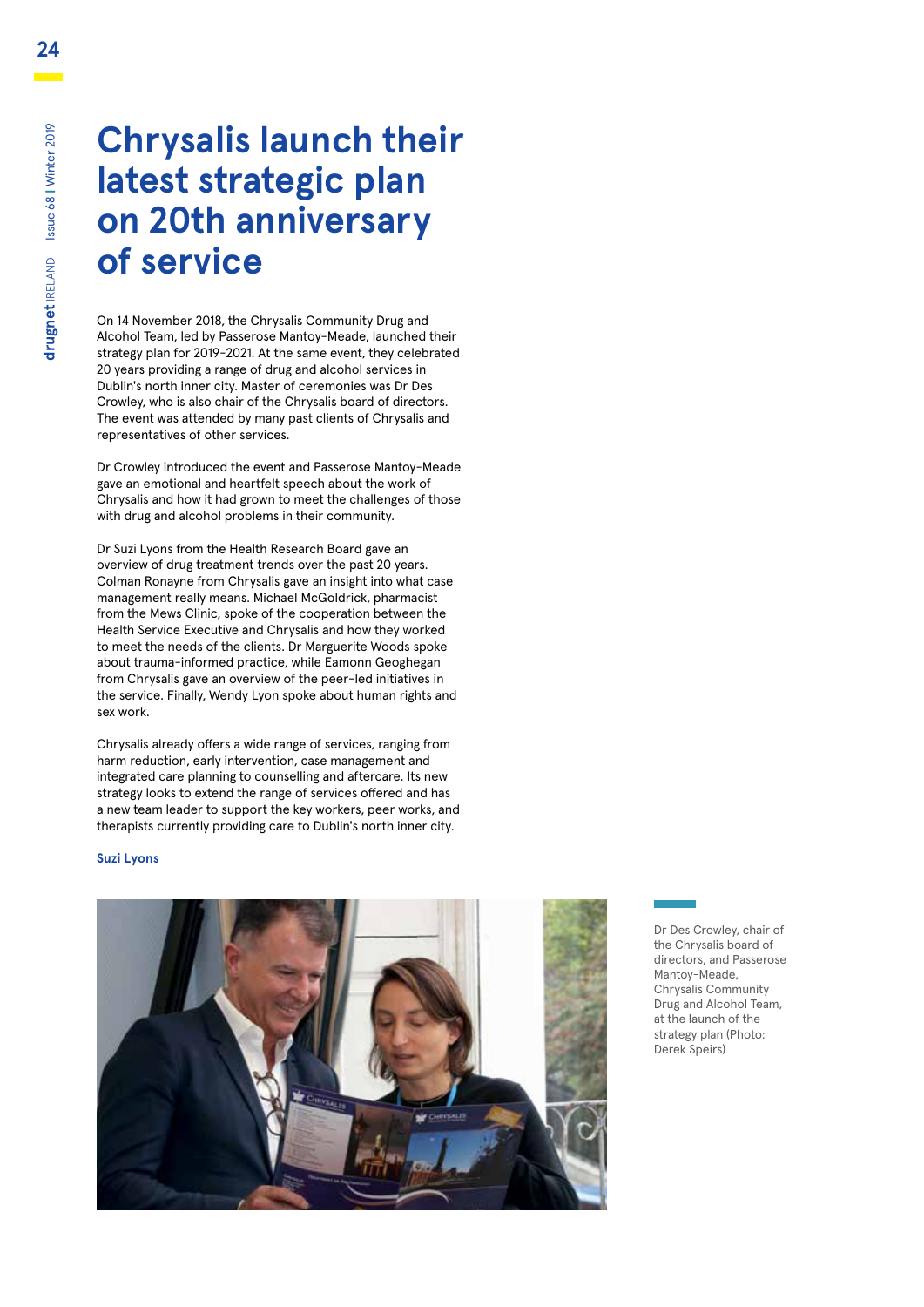#### **National Drugs Library**

**UPDATES**

# **Recent publications**

The following abstracts are cited from published journal articles recently added to the repository of the HRB National Drugs Library at www.drugsandalcohol.ie

#### **PREVALENCE AND CURRENT SITUATION**

#### **Rising incidence of ageing opioid users within the EU wide treatment demand indicator: The Irish opioid epidemic from 1996 to 2014**

Carew AM and Comiskey C (2018) *Drug and Alcohol Dependence*, 192: 329–37. https://www.drugsandalcohol.ie/29783/

Literature identifies older people who use opioids as a neglected population. Little is known about temporal changes, or about treatment demand among this population. The EU Treatment Demand Indicator (TDI) for Ireland (1996–2014) was analyzed for trends in new opioid treatment admissions, ageing and drug using behaviors. A Joinpoint analysis was conducted.

The study utilizes European TDI data and finds that those entering treatment in Ireland is older, are injecting longer and are taking longer to enter treatment. These findings highlight how TDI data can be used to identify hidden groups at risk of chronic harm which may require prioritizing in policy and practice.

**'The voice of the street': using peer led outreach with people who use drugs to inform the development of Ireland's National Drug Strategy**

Melaugh B and Rodrigues H (2018) *Social Work and Social Sciences Review*, 19(3): 7–16.

https://www.drugsandalcohol.ie/29784/

The purpose of this article is to share how an Irish drugs advocacy organisation, UISCE conducted a consultation with 'People Who Use Drugs' (PWUD) to inform the development of Ireland's National Drugs Strategy: Reducing Harm Supporting Recovery. People who use drugs are considered a 'hard to reach' or 'hidden' population' who, because of their marginal status, are often absent from research and drug policy. Indeed, there is a lack of published data on how to engage with PWUD to inform policy development. The paper aims to

extend the literature by highlighting how UISCE, employing a 'peer-led street outreach' approach, included 51 PWUD in the consultation to inform the Irish national drug strategy. Central to the paper is a description of the steps taken to conduct the consultation with a review of the challenges and benefits of using a 'street based recruitment' strategy to engage with hard to reach people who use drugs.

**Prevalence of smoking and provision of smoking cessation advice during hospitalization**

Najeeb N, Halawani M, McElvaney NG and Doyle F (2018) *Irish Medical Journal*, 111(9): 821.

https://www.drugsandalcohol.ie/29809/

We aimed to determine the prevalence of smoking and smoking cessation advice received by inpatients in Beaumont Hospital and compared results to previous similar studies.

There remains limited provision of smoking cessation advice to inpatients.

**Symptom-triggered therapy for assessment and management of alcohol withdrawal syndrome in the emergency department short-stay clinical decision unit** Ismail MF, Doherty K, Bradshaw P, O'Sullivan I and Cassidy EM (2018) *Emergency Medicine Journal*, 36(1): 18–21. https://www.drugsandalcohol.ie/29777/

In this study, we aim to describe the feasibility of symptomtriggered therapy (STT) in an emergency department (ED) short-stay clinical decision unit (CDU) setting.

STT is potentially feasible as a rapid and effective approach to managing alcohol withdrawal syndrome in the ED/CDU shortstay inpatient setting where patient LOS is generally less than 24 hours.

#### **Alcohol use and burden for 195 countries and territories, 1990–2016: a systematic analysis for the Global Burden of Disease Study 2016**

GBD 2016 Alcohol Collaborators (2018) *Lancet*, 392(10152): 1015–35.

https://www.drugsandalcohol.ie/29555/

With our comprehensive approach to health accounting within the Global Burden of Diseases, Injuries, and Risk Factors Study 2016, we generated improved estimates of alcohol use and alcohol-attributable deaths and disability-adjusted life-years (DALYs) for 195 locations from 1990 to 2016, for both sexes and for 5-year age groups between the ages of 15 years and 95 years and older.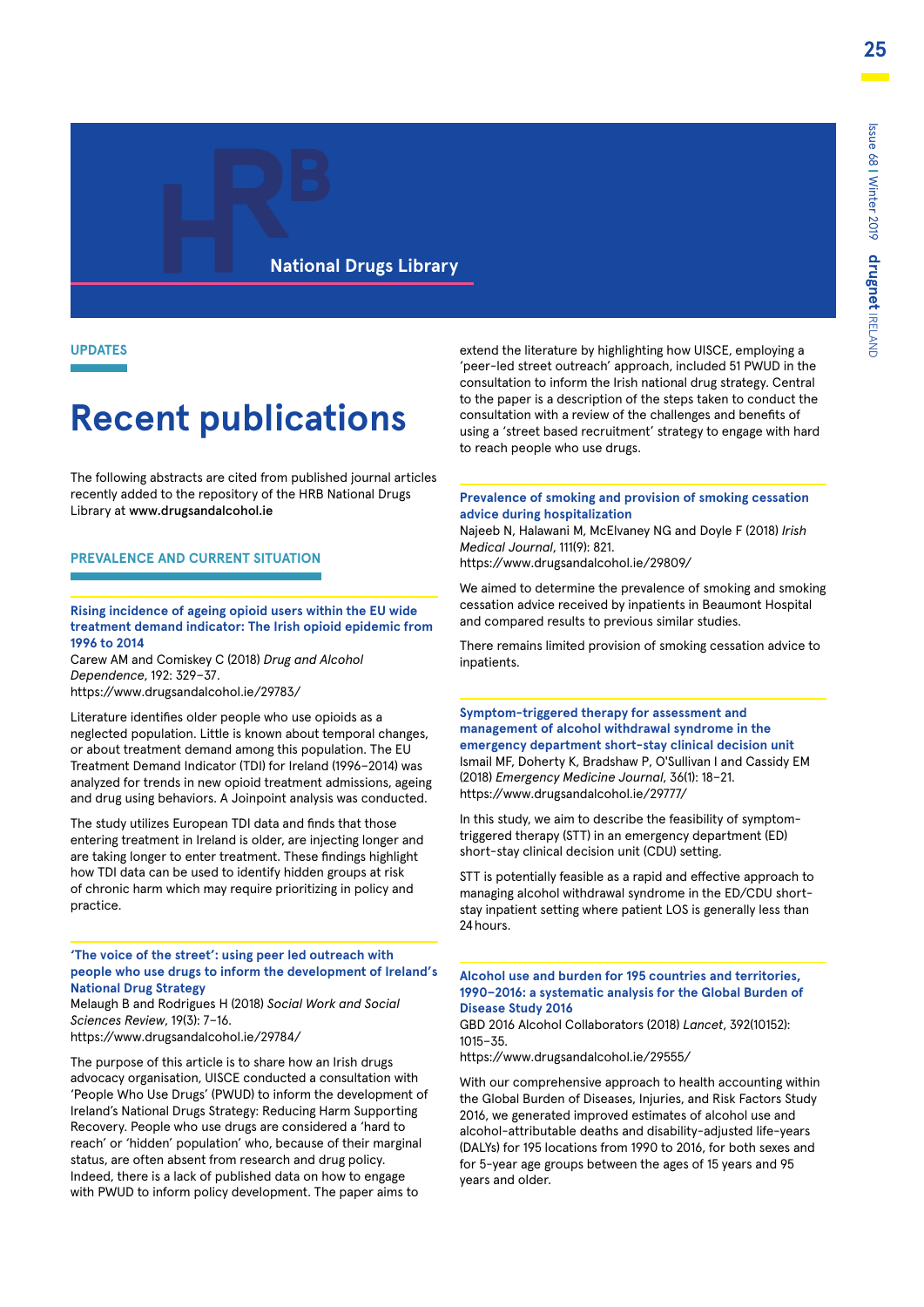### Recent publications continued

Alcohol use is a leading risk factor for global disease burden and causes substantial health loss. We found that the risk of all-cause mortality, and of cancers specifically, rises with increasing levels of consumption, and the level of consumption that minimises health loss is zero. These results suggest that alcohol control policies might need to be revised worldwide, refocusing on efforts to lower overall population-level consumption.

**Global, regional, and country-level estimates of hepatitis C infection among people who have recently injected drugs** Grebely J, Larney S, Peacock A, Colledge S, Leung J, Hickman M, *et al*. (2019) *Addiction*, 114(1): 150–66. https://www.drugsandalcohol.ie/29394/

This study estimated the prevalence and number of people with recent injecting drug use living with HCV, and the proportion of people with recent injecting drug use among all people living with HCV infection at global, regional, and country-levels.

Although, globally, 39.2% of people with recent injecting drug use are living with hepatitis C virus (HCV) and 8.5% of all HCV infections globally occur among people with recent injecting drug use, there is wide variation among countries and regions.

#### **Borderline personality disorder: resource utilisation costs in Ireland**

Bourke J, Murphy A, Flynn D and Kells M (2018) *Irish Journal of Psychological Medicine*, Early online. https://www.drugsandalcohol.ie/29512/

The objective of this study is to determine the use of direct health care resources by persons with BPD in Ireland and the corresponding costs.

There is a dearth of data on health care resource use and costs of community mental health services in Ireland. The absence of this data is a considerable constraint to research and decisionmaking in the area of community mental health services. This paper contributes to the limited literature on resource use and costs in community mental health services in Ireland. The absence of productivity loss data (e.g. absenteeism and presenteeism), non-health care costs (e.g. addiction treatment), and indirect costs (e.g. informal care) from study participants is a limitation of this study.

**It's not all about price: factors associated with roll-your-own tobacco use among young people – a qualitative study** Breslin E, Hanafin J and Clancy L (2018) *BMC Public Health,* 18(1):

991. https://www.drugsandalcohol.ie/29424/ Smoking prevalence in Ireland is falling in all age groups, but the prevalence of roll-your-own (RYO) tobacco use is rising among young people. This qualitative study aims to explore and understand the factors associated with young people's use of RYO products.

While the lower cost of RYO products is very important for young smokers, other product characteristics and influences also incentivise and disincentivise use. A more comprehensive understanding of the multi-dimensional appeal of these products will assist policymakers to target strategies to reduce the attractiveness to young smokers of these products.

**The precarious position of drug education workers in Ireland**  Darcy C (2018) *Economic and Social Review*, 49(3): 361–72. https://www.drugsandalcohol.ie/29721/

This article examines the position of drug education workers who deliver drug education in non-formal education settings to children and young people in Ireland. Employing secondary data and document analysis, the paper analyses three national drug strategies and the annual reports of 21 local and regional Drug and Alcohol Task Forces (DATFs), in order to determine the prominence of drug education workers within the statutory response to illicit drug use in Irish society.

#### **Presentations to the emergency department with nonmedical use of benzodiazepines and Z-drugs: profiling and relation to sales data**

Lyphout C, Yates C, Margolin ZR, Dargan PI, Dines AM, Heyerdahl F, *et al.* (2019) *European Journal of Clinical Pharmacology*, 75(1): 77–81. https://www.drugsandalcohol.ie/29713/

The aim of this paper is to describe presentations to the emergency department in Europe related to the recreational use of benzodiazepines and Z-drugs and compare regional differences in these presentations with legal drug sales of benzodiazepines and Z-drugs within each country.

#### **Health status of the homeless in Dublin: does the mobile health clinic improve access to primary healthcare for its users?**

Swabri J, Uzor C, Laird E and O'Carroll A (2018) *Irish Journal of Medical Science*, Early online.

https://www.drugsandalcohol.ie/29635/

This paper aims to explore and determine the specific health reasons for attending the mobile health unit and to investigate whether the MHC (mobile health clinic) improves access to primary healthcare for homeless people.

While the findings of this study are limited by the small sample size, they nevertheless indicate that the MHC promotes access to primary care service. Results also highlight the need to expand the healthcare approaches on the MHC to adequately meet the health needs of its target population.

#### **Socio-demographic, health and lifestyle factors influencing age of sexual initiation among adolescents**

Burke L, Nic Gabhainn S and Kelly C (2018) *International Journal of Environmental Research and Public Health,* 15(9): 1851. https://www.drugsandalcohol.ie/29613/

This research explores relationships between contextual sociodemographic, health and lifestyle factors and the timing of first sexual intercourse among 15–17-year-olds in Ireland.

The study found that initiation of risk behaviours such as smoking, alcohol use, drunkenness or cannabis at younger ages was predictive of early sexual initiation among girls and boys.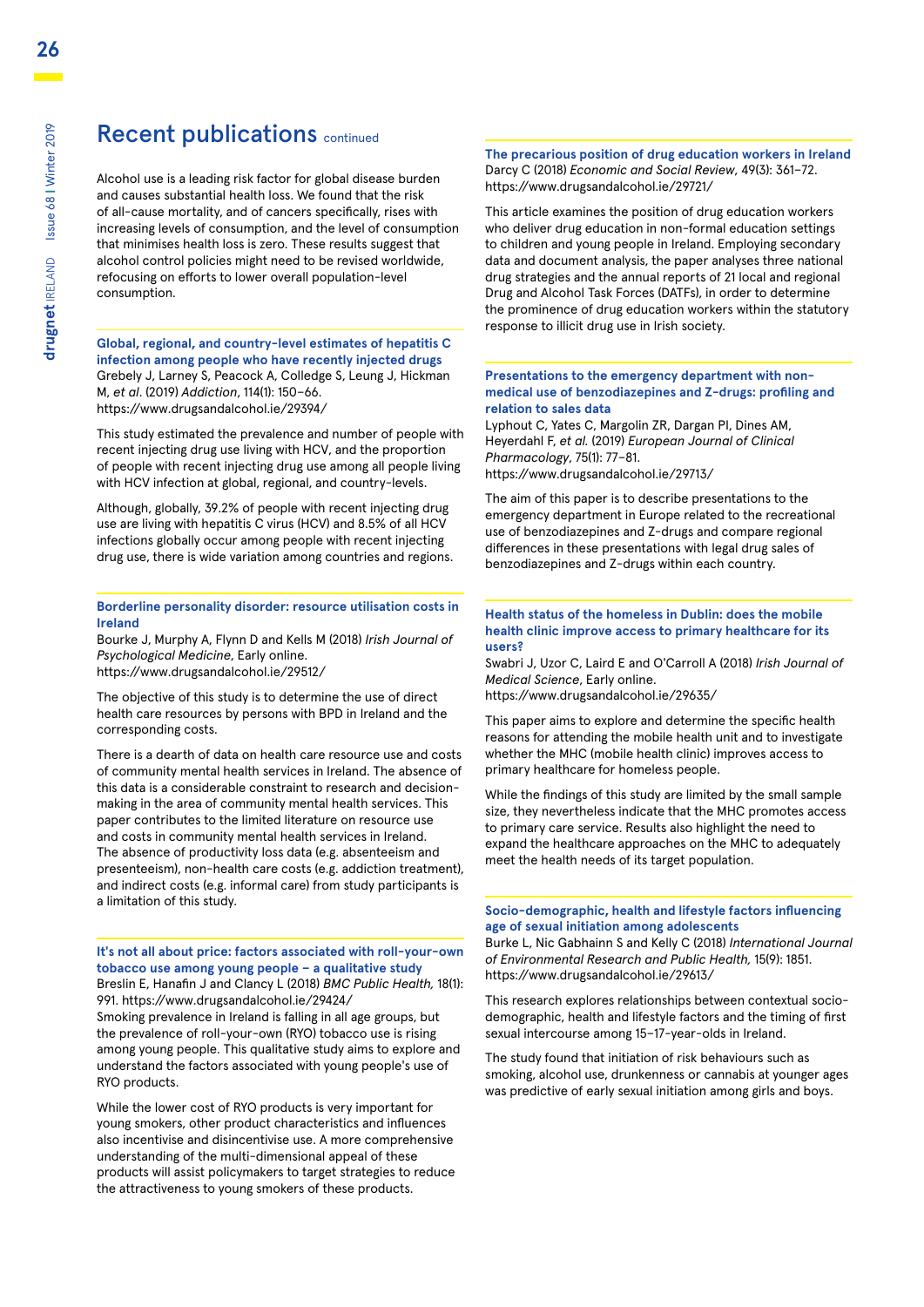### Recent publications continued

#### **RESPONSES**

#### **Allen Carr's Easyway to Stop Smoking – a randomised clinical trial**

Keogan S, Li S and Clancy L (2018) *Tobacco Control*, Early online. https://www.drugsandalcohol.ie/29870/ To determine if Allen Carr's Easyway to Stop Smoking (AC) was superior to Quit.ie in a randomised clinical trial (RCT).

All AC quit rates were superior to Quit.ie, outcomes were comparable with established interventions.

#### **A cost-effectiveness analysis of school-based suicide prevention programmes**

Ahern S, Burke LA, McElroy B, Corcoran P, McMahon EM, Keeley H, *et al.* (2018) *European Child & Adolescent Psychiatry*, 27(10): 1295–1304.

https://www.drugsandalcohol.ie/29779/

We aimed to conduct a full cost-effectiveness analysis (CEA) of the large pan-European school-based RCT, Saving and Empowering Young Lives in Europe (SEYLE). The health outcomes of interest were suicide attempt and severe suicidal ideation with suicide plans.

This CEA supports Youth Aware of Mental Health (YAM) as the most cost-effective of the SEYLE interventions in preventing both a suicide attempt and severe suicidal ideation.

#### **Dissociable psychosocial profiles of adolescent substance users**

Fitzgerald A, Mac Giollabhui N, Dolphin L, Whelan R and Dooley B (2018) *PLoS ONE*, 13(8): e0202498. https://www.drugsandalcohol.ie/29577/

The aim of the present study was to examine the role of the

individual, family, school, peer, and social environment on alcohol (lifetime and risky), tobacco (risky only), and cannabis use (lifetime and riskiness).

This study indicates that the relationship between the environment and substance use is more complex than previously thought.

**Feasibility of recruitment to a behavioural smoking cessation intervention combined with ongoing online support** Reynolds CME, Egan B, O'Malley EG, Kennedy RA, Sheehan SR and Turner MJ (2019*) European Journal of Public Health*, 29(1): 170–72.

https://www.drugsandalcohol.ie/29559/

The aim of this randomized controlled trial was to determine whether a behavioural intervention in pregnancy supported by online information would improve smoking cessation rates. However, due to a number of challenges, recruitment to this trial was reluctantly halted. We aimed to recruit 220 maternal smokers within 2 years and after screening 1995 women, just 22 enrolled over a 8-month period. Only three women accessed the online element of the intervention and, at follow up, no women reported quitting. We report our findings as they may inform the design and powering of future smoking cessation interventions in pregnancy.

#### **Individual differences in learning from probabilistic reward and punishment predicts smoking status**

Rai LA, O'Halloran L, Jollans L, Vahey N, O'Brolchain C and Whelan R (2019) *Addictive Behaviors*, 88: 73–76. https://www.drugsandalcohol.ie/29569/

The ability to update reward and punishment contingencies is a fundamental aspect of effective decision-making, requiring the ability to successfully adapt to the changing demands of one's environment. In the case of nicotine addiction, research has predominantly focused on reward- and punishmentbased learning processes among current smokers relative to non-smokers, whereas less is known about these processes in former smokers.

Current smokers and ex-smokers were less likely to learn from rewards, supporting the hypothesis that deficient reward processing is a feature of chronic addiction. In addition, current smokers were more sensitive to punishment than ex-smokers, contradicting some recent findings.

**A multi-faceted intervention to reduce alcohol misuse and harm amongst sports people in Ireland: a controlled trial** O'Farrell A, Kingsland M, Kenny S, Eldin N, Wiggers J, Wolfenden L and Allwright S (2018) *Drug and Alcohol Review*, 37(1): 14–22. https://www.drugsandalcohol.ie/29526/

The study aimed to test the effectiveness of an intervention to reduce alcohol misuse and related harms amongst amateur sports people in Ireland.

Intervention in community sports clubs may be effective in reducing the number of alcohol-related harms. Low levels of intervention participation and inadequate intervention dose are possible reasons for lack of a broader intervention effect.

#### **Advances in management of neonatal abstinence syndrome: what's the score?**

Shanahan KM and O'Grady MJ (2018) *Irish Medical Journal*, 111(7): 785.

https://www.drugsandalcohol.ie/29434/

Neonatal abstinence syndrome (NAS) is a constellation of symptoms and signs of withdrawal developing in infants following intrauterine exposure to opioids. In Ireland currently, this is typically methadone substitution for treatment of heroin addiction. In the United States, NAS has been declared an epidemic with a 5-fold increase in incidence between 2000 and 2012 and a current prevalence as high as 2% of live births. In Ireland, data from the Hospital Inpatient Enquiry (HIPE) system indicates that between 2012 and 2016, 501 infants were treated for NAS; half of whom were in the three Dublin maternity hospitals. The most recent survey of practice within neonatal units in Ireland and the UK identified widespread variation in methods for assessment and treatment of NAS, reflecting the lack of quality evidence upon which current treatment regimens are based.